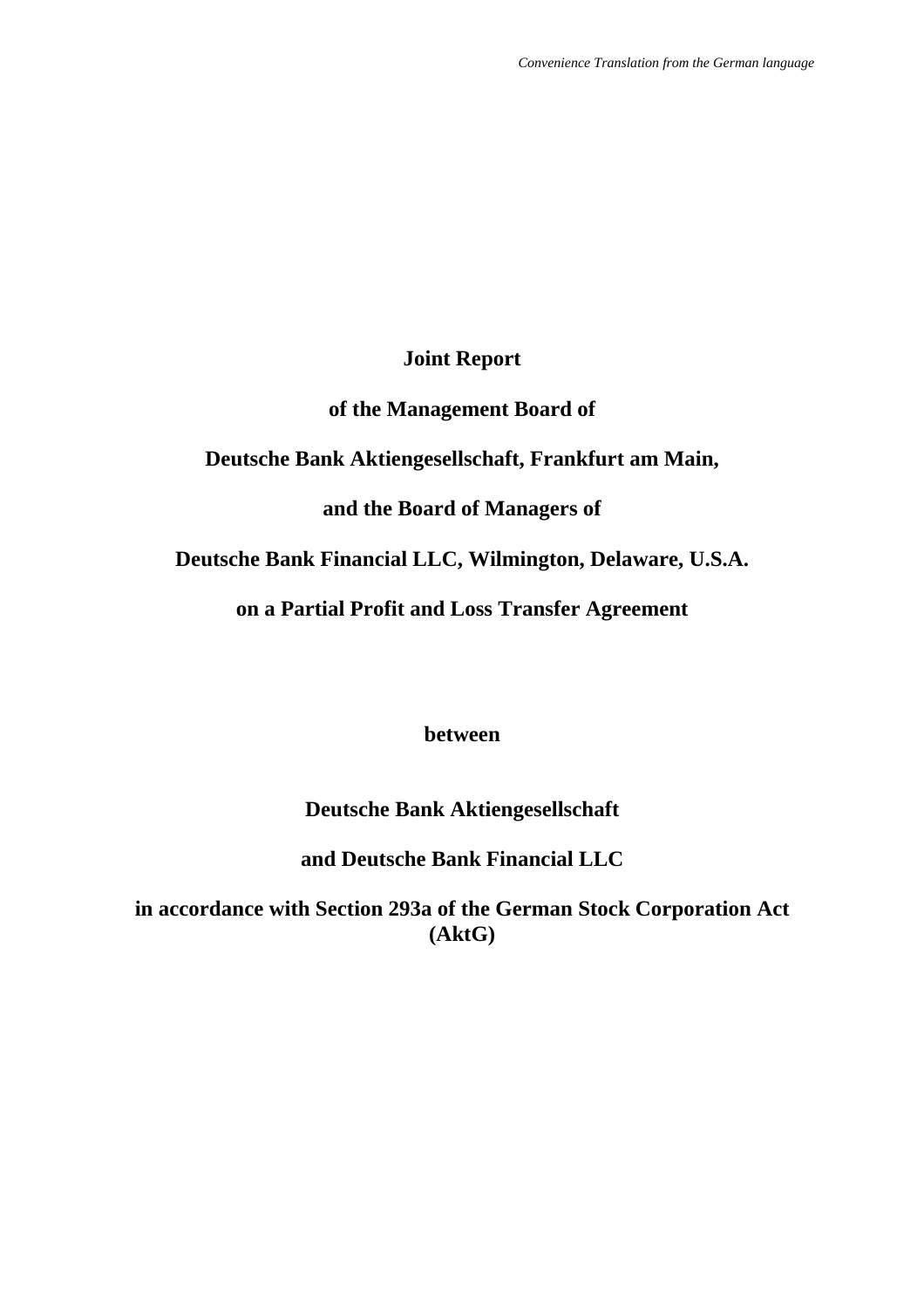## **Introduction**

Deutsche Bank AG ("*DBAG*") and Deutsche Bank Financial LLC ("*DB LLC*") intend to enter into a Revenue Sharing Agreement, under which DBAG undertakes to transfer part of its profit and loss generated from the business of its branch in New York City, U.S.A. ( "*DBNY*") to DB LLC. DB LLC, in turn, undertakes to provide DBNY with a capital contribution of USD 385 million.

Simultaneously with this Agreement, the same parties intend to enter into an Operating Agreement. In that Operating Agreement, the parties agree on establishing a business management body at the level of DBNY and to grant DB LLC the right to elect one member of that body. In addition, DB LLC shall be given the right to be consulted in the operation of DBNY in order to be protected against any breach of the Revenue Sharing Agreement and, also, against an increase of the liability risk exceeding the scope provided for in the Revenue Sharing Agreement.

The two Agreements are subject to the laws of the State of New York. Regardless of the stipulated choice of law, the Revenue Sharing Agreement is to be regarded under German law as a partial profit and loss transfer agreement within the meaning of Section 292 (1) No. 2 of the German Stock Corporation Act (AktG), the conclusion of which triggers the duty to comply with the legal rules for such agreements between business enterprises.

The final draft of the Revenue Sharing Agreement will therefore (together with the final draft of the Operating Agreement) be presented to the Annual General Meeting of DBAG on 26 May 2011 for approval as an agreement between business enterprises pursuant to Section 293 (1) of the Stock Corporation Act (AktG).

In order to inform the shareholders and to prepare the adoption of resolutions in the General Meeting, the Management Board of DBAG, together with the management body (Board of Managers) of DB LLC, submits the following report on the Partial Profit and Loss Transfer Agreement between DBAG and DB LLC in accordance with Section 293a of the Stock Corporation Act (AktG).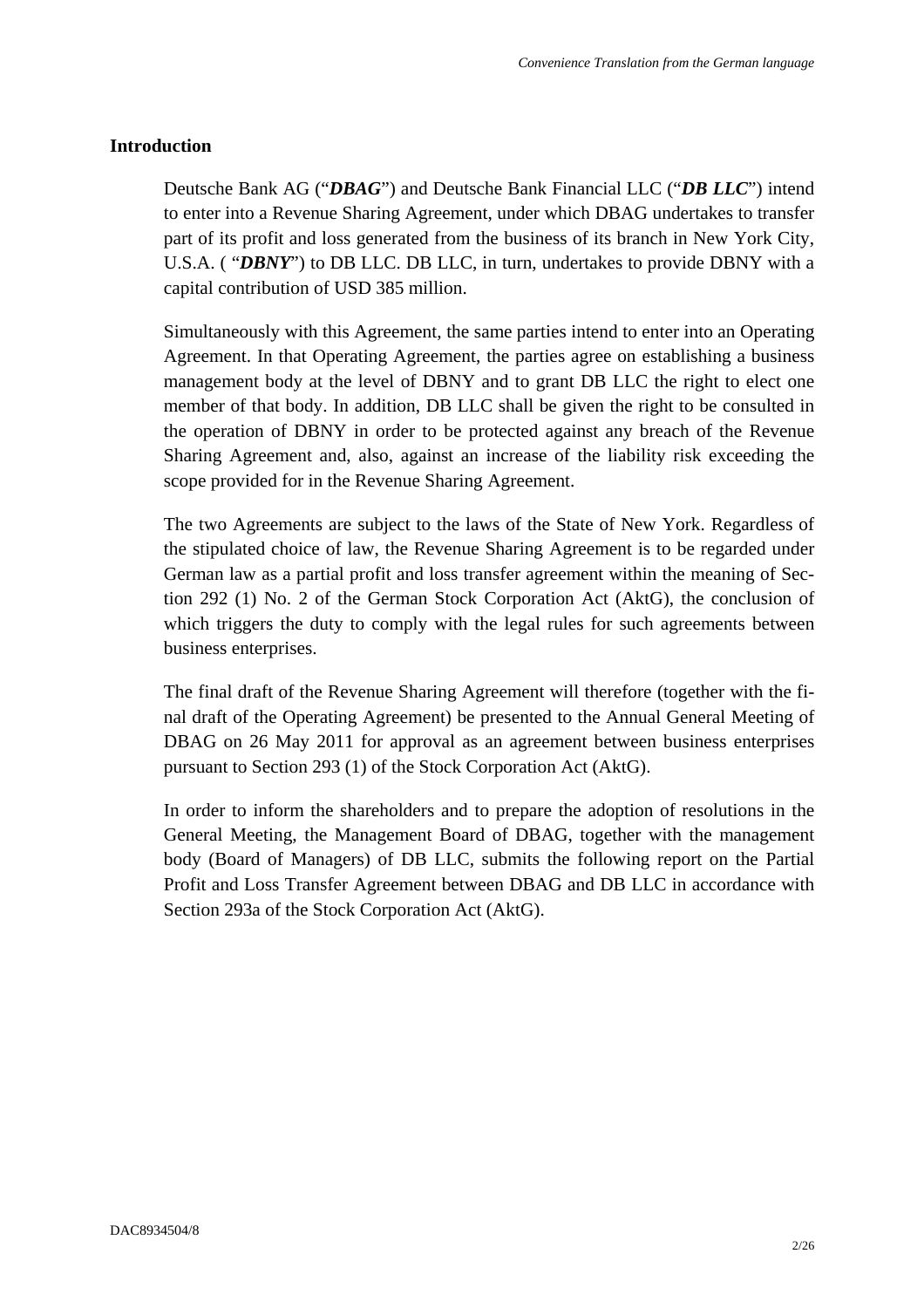# *Table of contents*

| I. |              |         |                                                                              |  |  |  |  |  |
|----|--------------|---------|------------------------------------------------------------------------------|--|--|--|--|--|
|    | $\mathbf{1}$ |         |                                                                              |  |  |  |  |  |
|    |              |         |                                                                              |  |  |  |  |  |
| П. |              |         | Legal and economic reasons for the conclusion of the Partial Profit and Loss |  |  |  |  |  |
|    |              |         |                                                                              |  |  |  |  |  |
|    |              |         |                                                                              |  |  |  |  |  |
|    |              | $1.1 -$ |                                                                              |  |  |  |  |  |
|    |              | 1.2     |                                                                              |  |  |  |  |  |
|    |              |         |                                                                              |  |  |  |  |  |
|    |              |         |                                                                              |  |  |  |  |  |
|    |              | 1.3     |                                                                              |  |  |  |  |  |
|    |              |         |                                                                              |  |  |  |  |  |
|    |              |         |                                                                              |  |  |  |  |  |
|    |              |         |                                                                              |  |  |  |  |  |
|    |              |         |                                                                              |  |  |  |  |  |
|    |              |         |                                                                              |  |  |  |  |  |
|    |              | 2.1     | Necessity to separate DBTC from Taunus Group for regulatory reasons          |  |  |  |  |  |
|    |              |         |                                                                              |  |  |  |  |  |
|    |              |         | 2.1.2 Bank capital requirements under the Dodd-Frank Act 9                   |  |  |  |  |  |
|    |              | 2.2     |                                                                              |  |  |  |  |  |
|    |              | 2.3     | Establishment of DBNY as a corporation for U.S. tax purposes  10             |  |  |  |  |  |
|    |              |         | III. Alternatives to a Partial Profit and Loss Transfer Agreement 12         |  |  |  |  |  |
|    |              |         |                                                                              |  |  |  |  |  |
|    |              |         |                                                                              |  |  |  |  |  |
|    |              | 1.1     |                                                                              |  |  |  |  |  |
|    |              | 1.2     |                                                                              |  |  |  |  |  |
|    |              | 1.3     |                                                                              |  |  |  |  |  |
|    |              | 1.4     | SECTION 2 (Revenue Sharing) and SECTION 3 (Payments and                      |  |  |  |  |  |
|    |              |         |                                                                              |  |  |  |  |  |
|    |              |         |                                                                              |  |  |  |  |  |
|    |              |         | 1.4.1.2 Increase and repayment of capital by DBAG 14                         |  |  |  |  |  |
|    |              |         |                                                                              |  |  |  |  |  |
|    |              |         | 1.4.2 Reduction of the contribution by payment of dividends 15               |  |  |  |  |  |
|    |              |         |                                                                              |  |  |  |  |  |
|    |              |         |                                                                              |  |  |  |  |  |
|    |              |         |                                                                              |  |  |  |  |  |
|    |              |         |                                                                              |  |  |  |  |  |
|    |              |         |                                                                              |  |  |  |  |  |
|    |              | 1.5     |                                                                              |  |  |  |  |  |
|    |              | 1.6     |                                                                              |  |  |  |  |  |
|    |              | 1.7     |                                                                              |  |  |  |  |  |
|    |              | 1.8     |                                                                              |  |  |  |  |  |
|    |              | 1.9     | SECTION 8 (Consent to jurisdiction) and SECTION 9 (Governing law)            |  |  |  |  |  |
|    |              |         |                                                                              |  |  |  |  |  |
|    |              |         |                                                                              |  |  |  |  |  |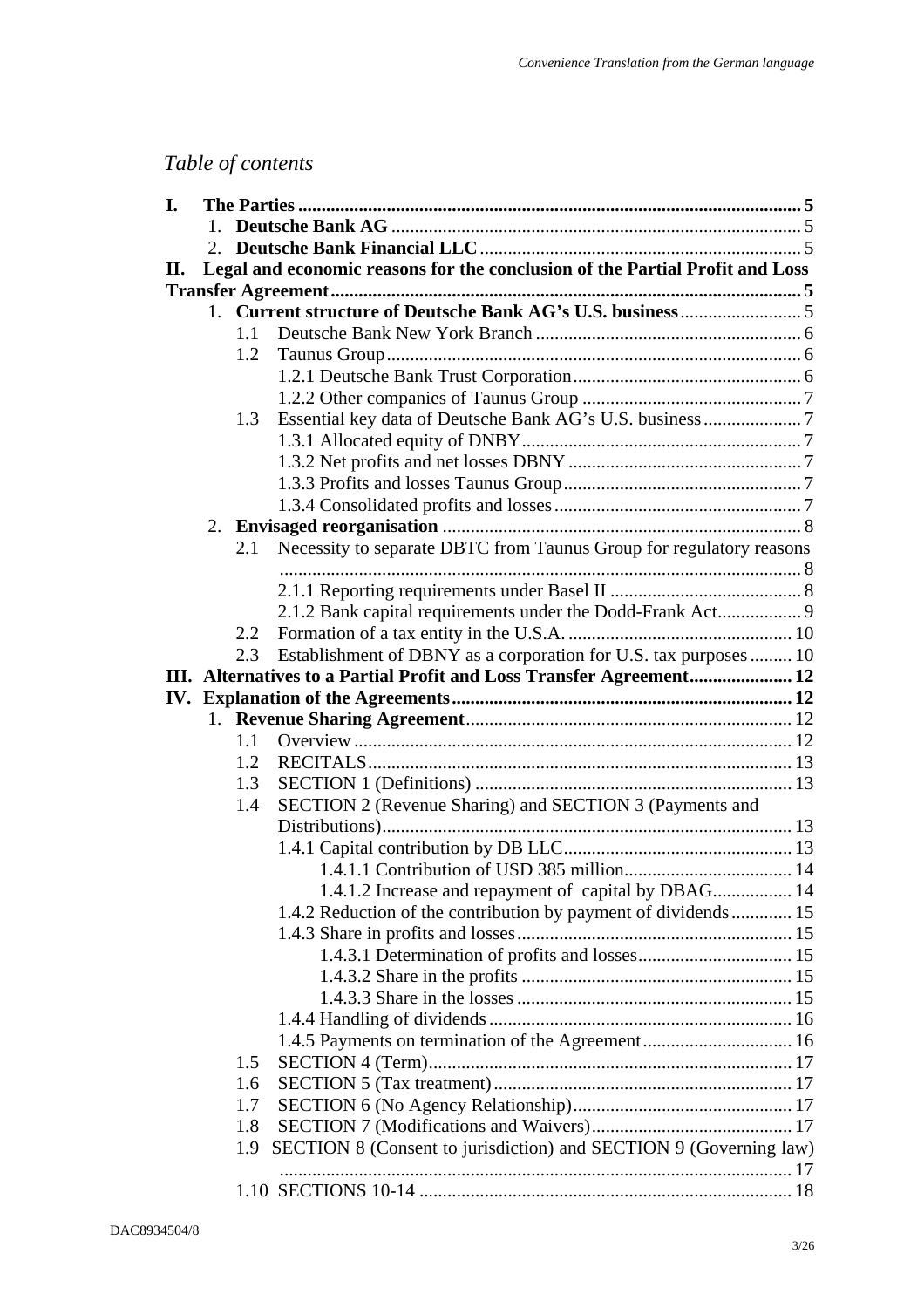|    |    | 2.1 |  |  |  |  |  |  |  |
|----|----|-----|--|--|--|--|--|--|--|
|    |    | 2.2 |  |  |  |  |  |  |  |
|    |    | 2.3 |  |  |  |  |  |  |  |
|    |    |     |  |  |  |  |  |  |  |
|    |    |     |  |  |  |  |  |  |  |
|    |    |     |  |  |  |  |  |  |  |
|    |    |     |  |  |  |  |  |  |  |
|    |    |     |  |  |  |  |  |  |  |
|    |    | 2.4 |  |  |  |  |  |  |  |
|    |    | 2.5 |  |  |  |  |  |  |  |
|    |    | 2.6 |  |  |  |  |  |  |  |
| V. |    |     |  |  |  |  |  |  |  |
|    |    |     |  |  |  |  |  |  |  |
|    |    |     |  |  |  |  |  |  |  |
|    |    |     |  |  |  |  |  |  |  |
|    |    |     |  |  |  |  |  |  |  |
|    | 1. |     |  |  |  |  |  |  |  |
|    |    |     |  |  |  |  |  |  |  |
|    |    |     |  |  |  |  |  |  |  |
|    |    |     |  |  |  |  |  |  |  |
|    |    |     |  |  |  |  |  |  |  |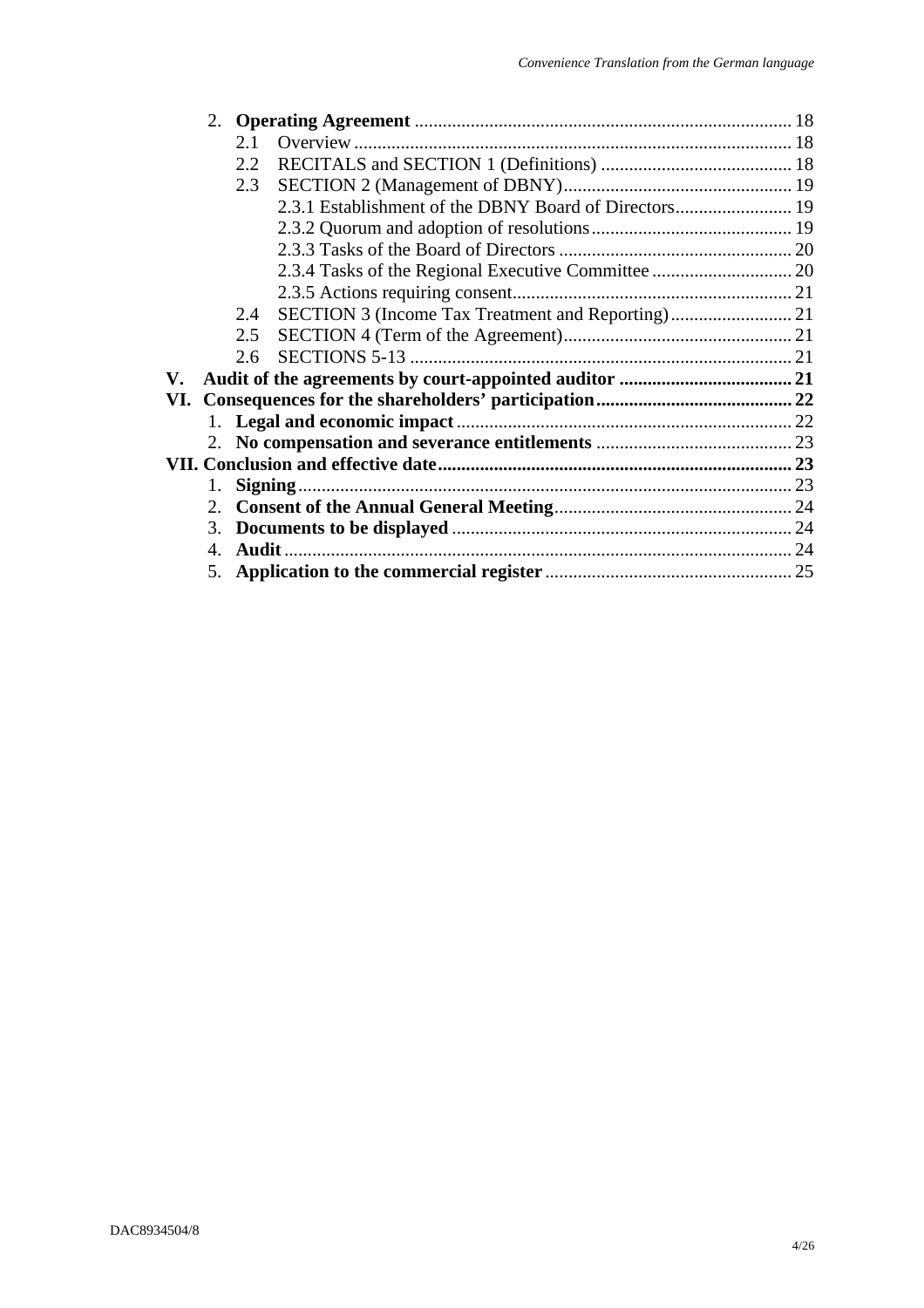## **I. The Parties**

#### 1. **Deutsche Bank AG**

Deutsche Bank AG is a stock corporation (*Aktiengesellschaft*) based in Frankfurt am Main and registered under registration number HRB 30 000 in the commercial register of the Frankfurt am Main Local Court (*Amtsgericht*). It maintains its principal place of business at the address Taunusanlage 12, 60325 Frankfurt am Main, and has branches in Germany and abroad.

According to its articles of association, DBAG's business object is the operation of banking transactions of any kind, the provision of financial and other services and the promotion of international economic relations. It is established in its articles of association that DBAG is authorised to conclude agreements between business enterprises.

The Management Board consists of Dr. Josef Ackermann (Chairman), Dr. Hugo Bänziger, Jürgen Fitschen, Anshuman Jain, Stefan Krause, Hermann-Josef Lamberti and Rainer Neske.

## 2. **Deutsche Bank Financial LLC**

DB LLC is a wholly-owned subsidiary of DBAG, registered at the address Corporation Trust Center, 1209 Orange Street, Wilmington, Delaware 19801, U.S.A. The company was established in the legal form of a limited liability company under the laws of the State of Delaware, U.S.A. Its business object includes all kinds of transactions within the scope of the applicable law. Currently, the distribution of profits earned by DB LLC is subject to DBAG's decision.

The management body of DB LLC (Board of Managers) consists of five members: Jonathan Blake, Richard W. Ferguson, Stefan Krause, Vaughn Smith, and Alexander von zur Mühlen.

As per 31 December 2010, DB LLC had a balance sheet total of USD 13.483 billion.

## **II. Legal and economic reasons for the conclusion of the Partial Profit and Loss Transfer Agreement**

#### 1. **Current structure of Deutsche Bank AG's U.S. business**

DBAG runs its principal operative business in the U.S.A. through its branch in New York, on the one hand, and through its subsidiary Taunus Corporation and the latter's subsidiaries ("**Taunus Group**"), on the other hand.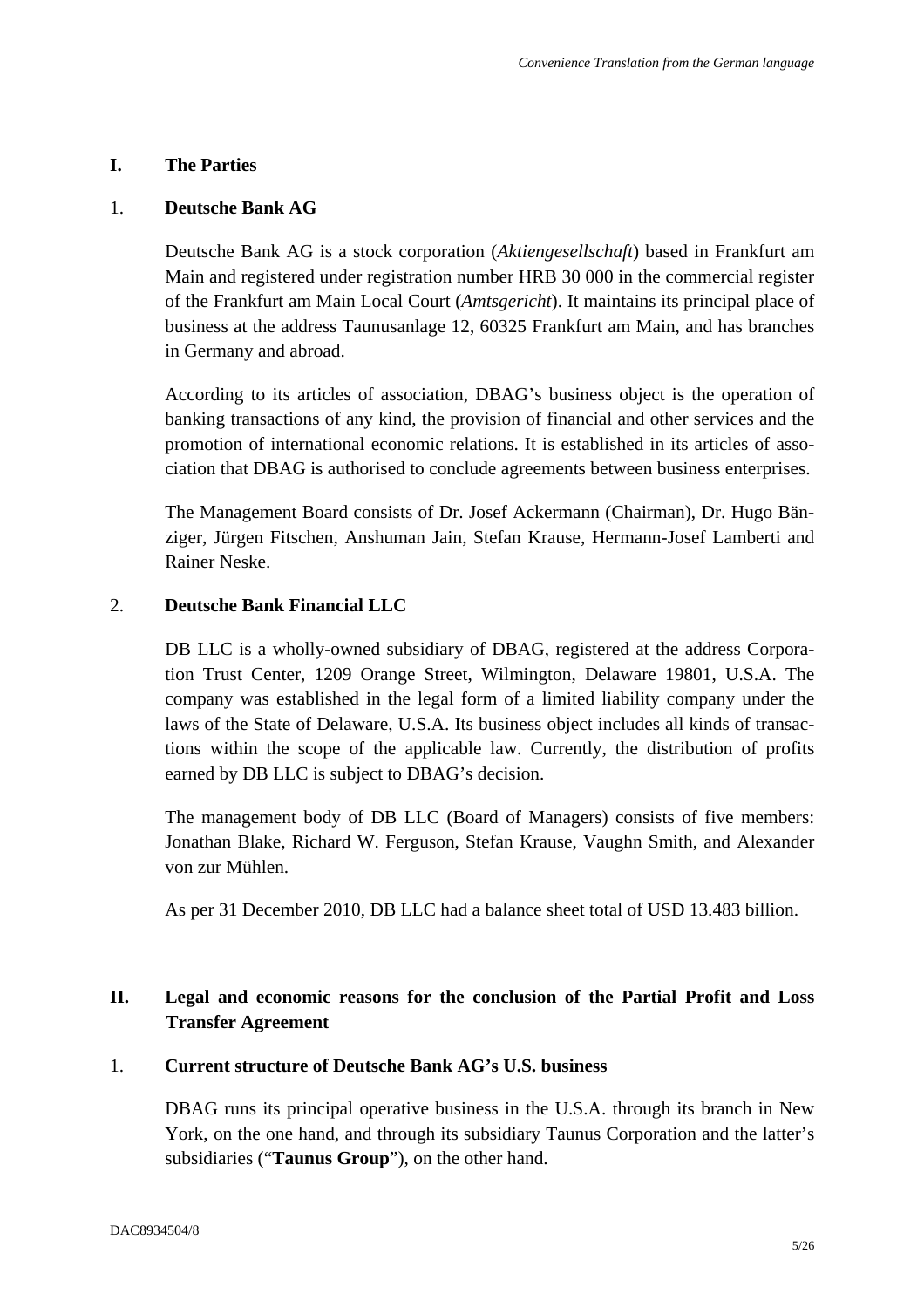The business of DBAG is divided into three areas: Corporate Investment Banking (CIB), Private Clients and Asset Management (PCAM) and Corporate Investments (CI). Within the areas CIB and PCAM, DBNY and Taunus Group are active, inter alia, in the issuance of and trading in loans and other debt instruments, in the trade in securities and other financial products, the provision of services and consultancy in connection with the capital market and transaction business, corporate finance, asset management and wealth management for private clients.

## 1.1 Deutsche Bank New York Branch

The branch of Deutsche Bank AG based in New York City, New York (U.S.A.) is licensed as a foreign branch for Commercial Banking and is active in the wholesale banking business as a bank not being part of the deposit guarantee scheme (*Einlagensicherungssystem*).

DBAG maintains a Cayman branch for regulatory purposes. The operations associated with this branch are conducted by DBNY personnel that are situated in New York. Revenues generated from the Cayman Islands branch are attributable to DBNY's U.S. operations for U.S. tax purposes.

## 1.2 Taunus Group

The holding company of Taunus Group is Taunus Corporation ("**Taunus**"), a whollyowned subsidiary of DBAG. Taunus is a company incorporated under the laws of the State of Delaware, U.S.A. Being a bank holding company, Taunus is regulated in accordance with the banking rules of U.S. federal law and the laws of the State of New York and, therefore, together with its subsidiaries, is subject to a number of regulatory requirements on capitalisation.

Taunus is the ultimate mother company of more than 100 subsidiaries. Among others, the companies of Taunus Group include Deutsche Bank Trust Corporation ("**DBTC**") and its subsidiaries.

The investment of DBAG in Taunus is currently not part of the assets of DBAG that have been allocated for U.S.-tax purposes to its DBNY branch.

#### 1.2.1 Deutsche Bank Trust Corporation

DBTC is a company incorporated under the laws of the State of New York, U.S.A. It is a wholly-owned subsidiary of Taunus. DBTC, in turn, directly and indirectly owns numerous subsidiaries.

One such directly owned subsidiary is DB Trust Company Americas ("DBTCA"), a corporation that was incorporated and chartered as a bank and trust company under the laws of the State of New York. DBTCA is primarily engaged in the provision of banking services to individuals and small business customers, including lending and other corporate financing; institutional asset management and investment fund business for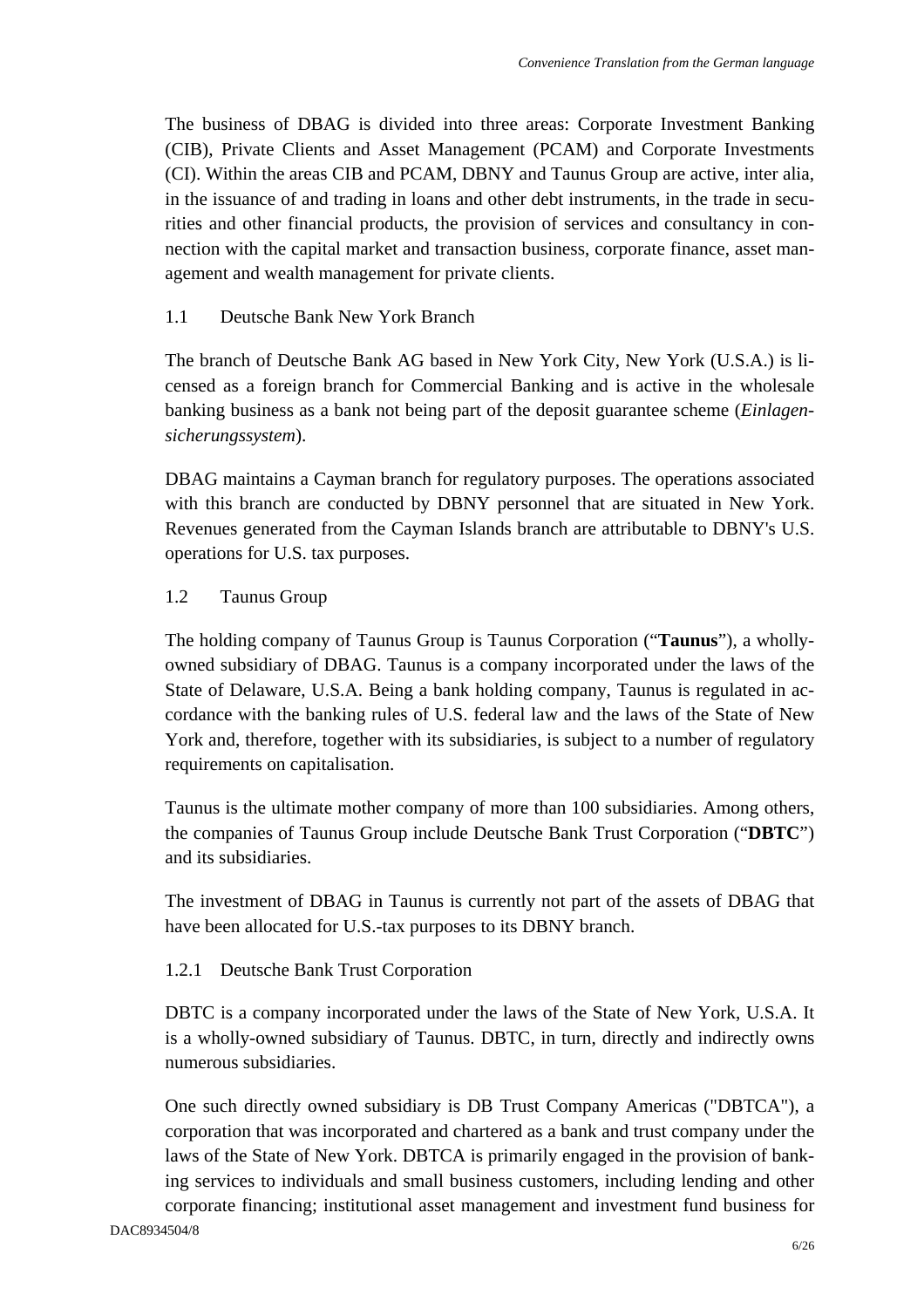high net-worth customers; cash management, the provision of trade finance services, and business-related trust and agency services.

Due to its ownership of DBTCA, DBTC also is regulated for purposes of the U.S. Bank Holding Company Act as a bank holding company and is also qualified as a financial holding company.

## 1.2.2 Other companies of Taunus Group

The other subsidiaries of Taunus include entities that are registered broker-dealers in the area of Global Markets (brokerage and syndication of bank loans and trading in and structuring of fixed income securities), Corporate Finance (real estate investment banking, advisory services, asset finance), and foreign securities trading. These entities, together with other Taunus subsidiaries, also engage in the provision of investment banking and advisory services to private and institutional customers, real estate funds management, pension funds management, the issuance of, trading in and securitisation of loans and mortgage-backed assets and securities, and the fiduciary management of pension reserves.

1.3 Essential key data of Deutsche Bank AG's U.S. business

1.3.1 Allocated equity of DNBY

DBAG's allocated equity attributable to DBNY under Basel II pursuant to a riskweighted capital allocation ("*allocated equity*") amounted to USD 15.2 billion as per 31 December 2010.

1.3.2 Net profits and net losses DBNY

Net losses of about EUR 372 million in the fiscal year 2008, net profits of approximately EUR 1.795 billion in 2009 and a net profit of around EUR 1.004 billion in 2010, in each case before taxes, determined on the basis of IFRS, were attributable to the assets and liabilities of DBAG that are to be allocated to the DBNY branch.

## 1.3.3 Profits and losses Taunus Group

Taunus Group, with its more than 100 companies and a balance sheet total of approximately USD 372 billion (on the basis of US GAAP), achieved, on a consolidated basis, a net loss of approximately EUR 4.067 billion in the fiscal year 2008, a net profit of about EUR 2.94 billion in 2009 and a net profit of around EUR 1.091 billion in 2010, in each case before taxes and determined on the basis of IFRS.

## 1.3.4 Consolidated profits and losses

The entire U.S. business of DBAG, which includes DBNY and Taunus Group, generated a net loss of approximately EUR 4.44 billion in 2008, a net profit of about EUR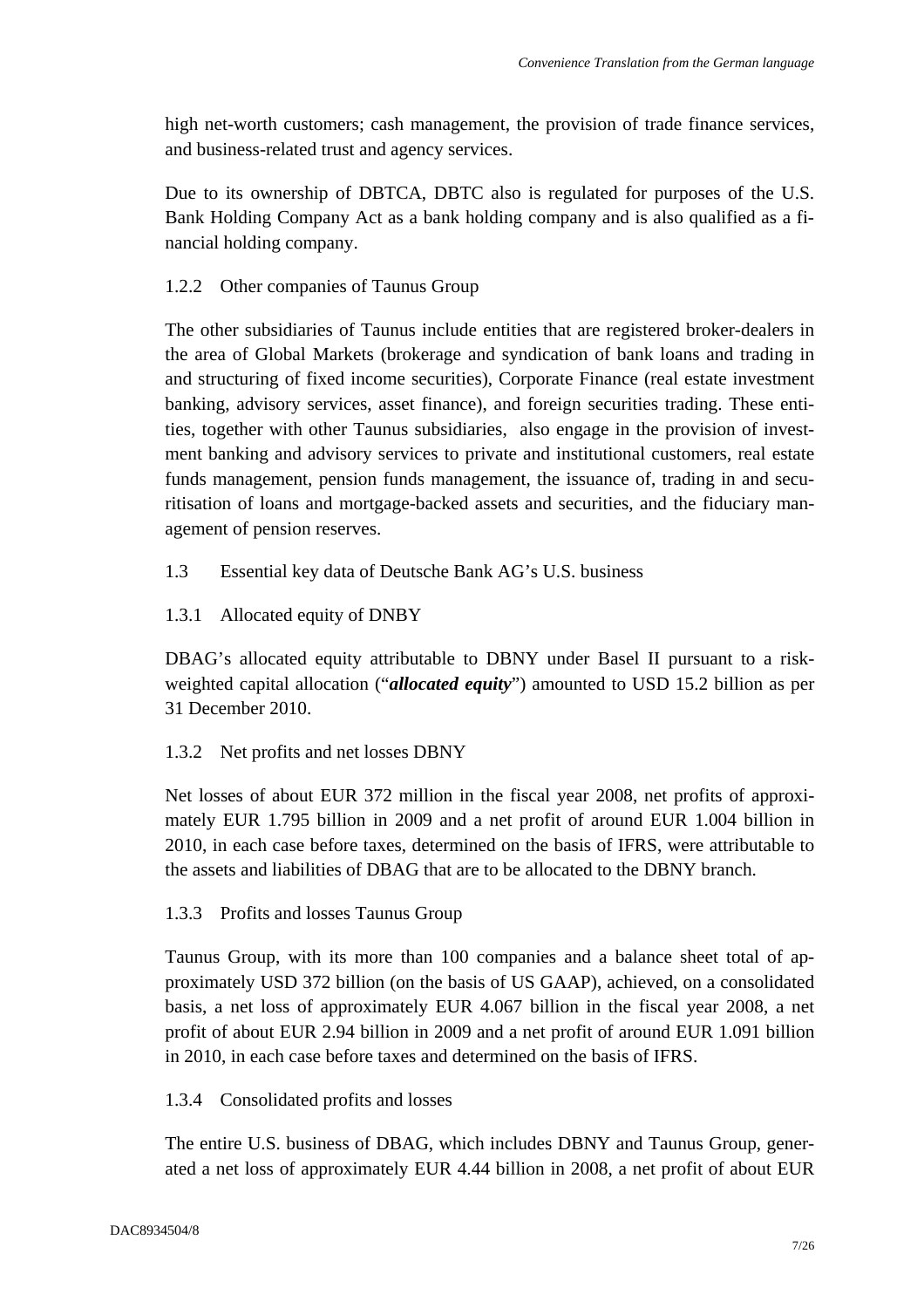4.735 billion in 2009 and a net profit of around EUR 2.096 billion in 2010, in each case before taxes and determined on the basis of IFRS.

#### 2. **Envisaged reorganisation**

The conclusion of the Revenue Sharing Agreement and the Operating Agreement between DBAG and DB LLC is associated with a reorganisation of DBAG's U.S. business, which is necessary for U.S. regulatory and U.S. tax reasons. For regulatory reasons, a transfer of DBTC from Taunus Group to DBAG is required (see 2.1 below). However, in order to avoid adverse regulatory capital disadvantages and U.S. tax inefficiencies that may result from the necessary changes to the organizational structure, DBNY and Taunus Group shall, solely for U.S. tax purposes, be restructured and included in the same U.S. tax group. Therefore, as further described below, Taunus Group, together with its subsidiaries, shall join in a consolidated U.S. tax filing with DBNY (see 2.2 below). This requires that DBNY be recognised for U.S. tax purposes (only) as a business entity that is separate from DBAG, and thereafter, DBNY will elect to be treated, solely for U.S. tax purposes, as an association taxable as corporation. In the case at hand, this shall be achieved by establishing DBNY as a business entity through the participation by DBAG and DB LLC in the business operations, profits and losses of DBNY for U.S. tax purposes (see 2.3 below).

2.1 Necessity to separate DBTC from Taunus Group for regulatory reasons

The activities of Taunus Group and of DBTC must be separated for two reasons: First to enable Taunus to no longer be characterized as a bank holding company for U.S. regulatory purposes, thereby eliminating the requirement for it to comply with Basel II reporting obligations and, secondly, in order to minimize the anticipated negative consequences from new bank capital requirements that will be imposed under the federal Dodd-Frank Wall Street Reform and Consumer Protection Act ("*Dodd-Frank Act*"), effective from 21 July 2010, in particular the so-called "Collins Amendment" of the Dodd-Frank Act.

#### 2.1.1 Reporting requirements under Basel II

In December 2007, the Board of Governors of the Federal Reserve System ("Federal Reserve Board") and other U.S. banking agencies adopted regulations entitled "Risk-Based Capital Standards: Advanced Capital Adequacy Framework – Basel II" ("U.S. Basel II Framework") to implement the international capital adequacy framework issued by the Basel Committee on Banking Supervision of the Group of 10 countries (the "**Basel Committee**"), requiring certain "core banks" meeting eligibility thresholds in the regulations to comply with the U.S. Basel II Framework fully by January 1, 2010.

Generally, a bank holding company (which for these purposes excludes Deutsche Bank AG itself) or bank must, on a consolidated basis, have total assets of at least \$250 billion or "on-balance sheet foreign exposure", as defined in the regulations, of at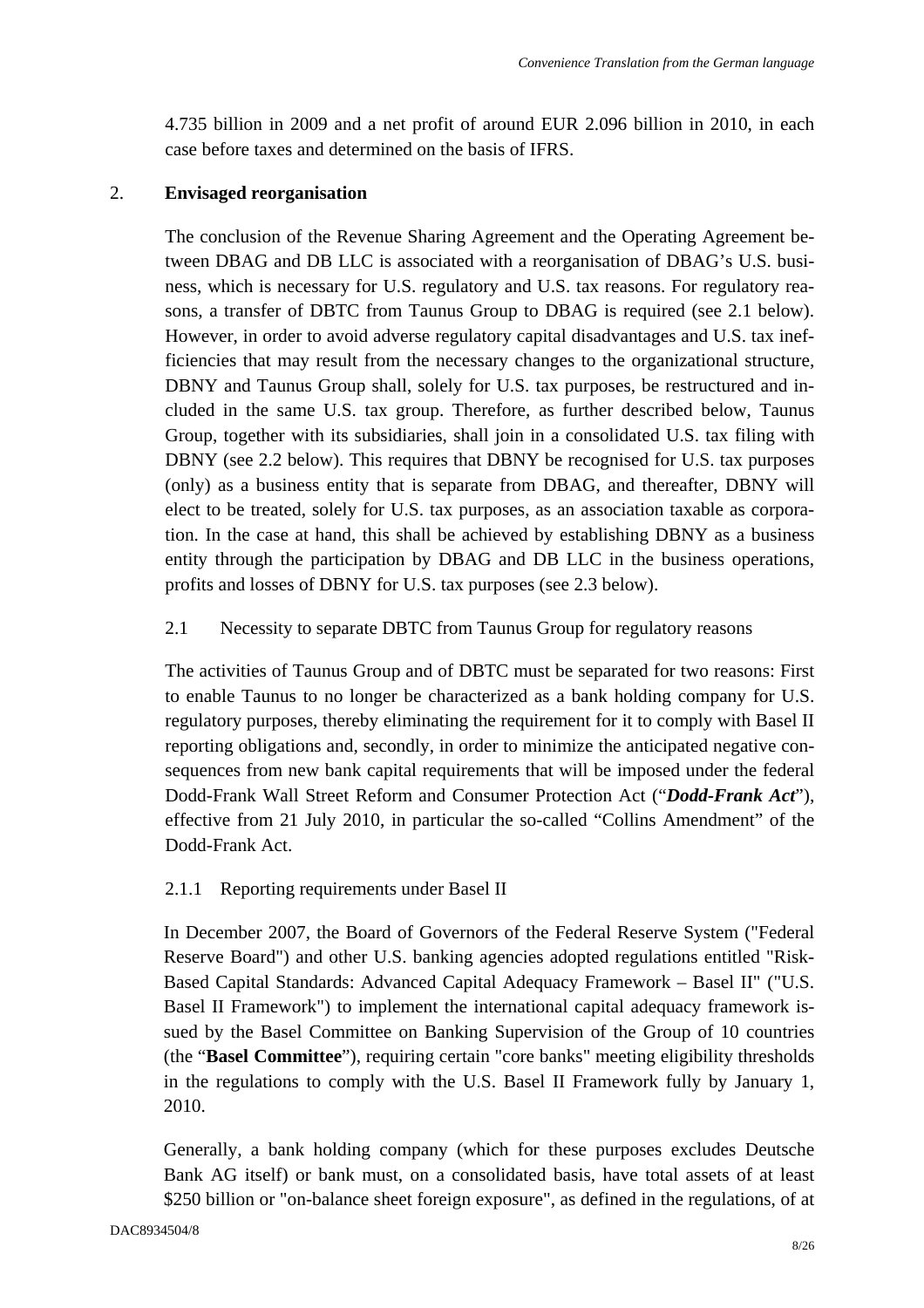least \$10 billion to be a core bank subject to the U.S. Basel II Framework. Although imposition of these rules would not require additional capital to be injected into either Taunus or its subsidiaries, it would require them to report regulatory capital in conformance with the U.S. Basel II Framework. Accordingly, in April 2008, Deutsche Bank applied for an exemption with the Federal Reserve Board from the application of the U.S. Basel II Framework to Taunus and its depository institution subsidiaries.

Against the background of the pending application, the Federal Reserve staff initially did not require Deutsche Bank to take any action to implement the U.S. Basel II Framework. During 2010, however, it became apparent that the exemption was not going to be granted. Deutsche Bank believes this resulted from a general intensification of the supervisory standards imposed on banking organizations and the imminent elimination of exemptions under the Collins Amendment (see 2.1.2 below). Accordingly, in the absence of a reorganization of the current legal entity structure, Taunus as a bank holding company, together with its subsidiaries, would be subject to the reporting requirements of the U.S. Basel II Framework.

Due to the size of Taunus Group, the implementation of the reporting requirements would – according to internal estimates – be associated with significant non-recurring and considerable recurring implementation costs. Amongst others, data relating to the assets existing in the companies of Taunus Group would have to be recorded on an ongoing basis in accordance with definitions imposed by each of the U.S. Basel II Framework and the European Capital Requirements Directive applicable to DBAG.

Separating the regulated company DBTC from Taunus Group by the end of 2011 Taunus would no longer be characterized as a bank holding company for U.S. regulatory purposes and, consequently, Taunus would no longer be required to utilize the Basel II reporting requirements. Although DBTC would remain a bank holding company and financial holding company under the Bank Holding Company Act, on a consolidated basis it does not meet the minimum total assets or foreign exposure thresholds for core bank status and thus would not be subject to the Basel II reporting requirements.

## 2.1.2 Bank capital requirements under the Dodd-Frank Act

In July 2010, the Dodd-Frank Act was adopted in the U.S.A. Due to the rules regarding regulatory capital in title I of that Act (the so-called Collins Amendment), Taunus as a U.S. bank holding company would, on or around 2015, no longer be permitted to include the equity of DBAG (its foreign parent company) when determining its own U.S. bank capital requirements.

The capital needs cannot be exactly quantified for the time being. If these requirements were applicable today, Taunus, with respect to the actual volume of business of Taunus Group, would need additional regulatory capital in a magnitude of several billion USD to satisfy the U.S. capital requirements that are expected to apply to U.S. bank holding companies.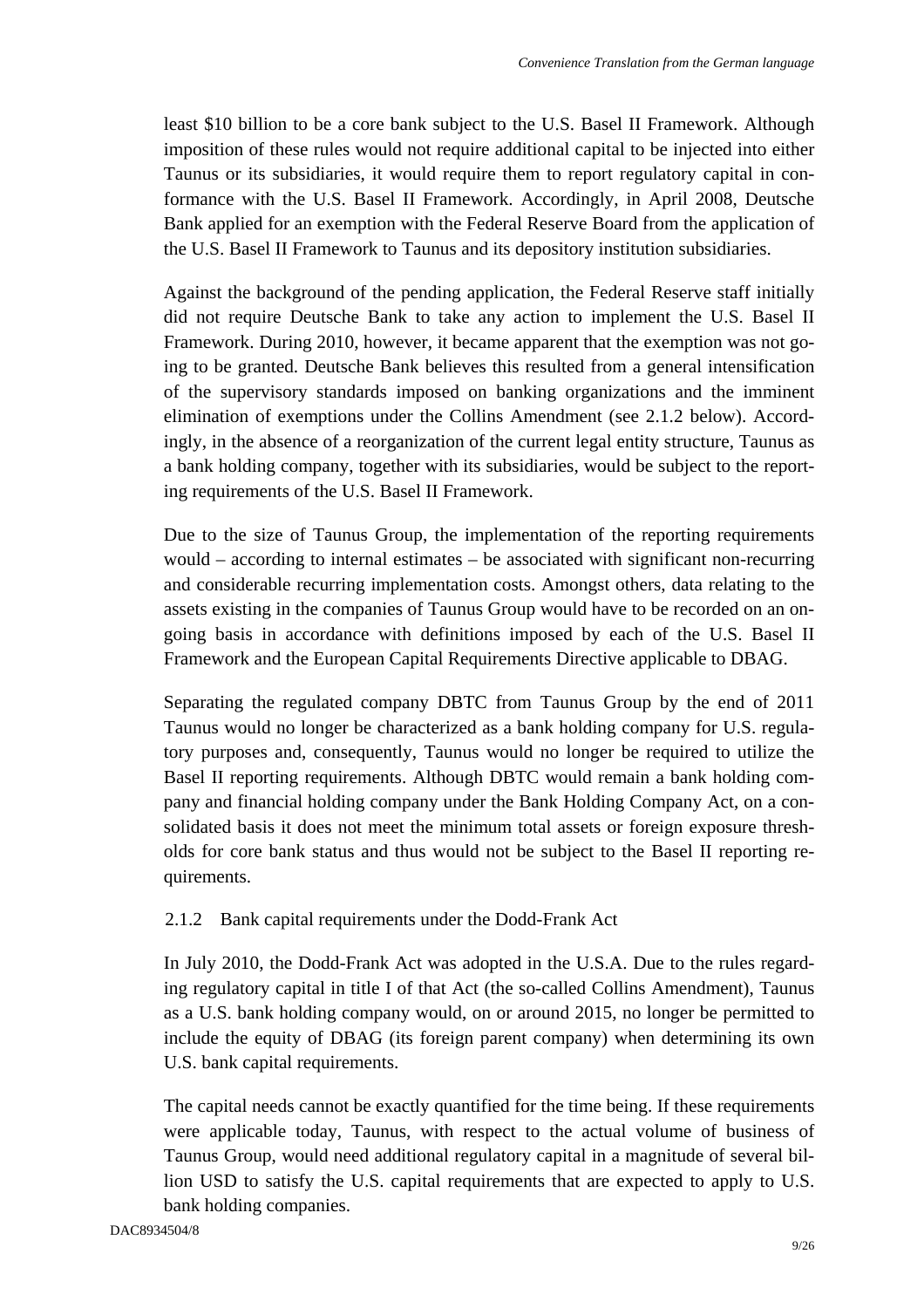The applicability of bank capital requirements to Taunus Group, just as the Basel II reporting obligation, is a result of the regulated activities of DBTC and its subsidiaries. By separating DBTC from Taunus Group, the reporting obligations can be avoided, as Taunus will thereby lose its status as a bank holding company. The requirements regarding the regulatory capital will continue to apply to DBTC. The amount of regulatory capital that DBAG will have to allocate to DBTC, however, is estimated to be significantly less than the capital that would have to be allocated to Taunus if it continued to be characterized as a U.S. bank holding company.

2.2 Formation of a tax entity in the U.S.A.

Separating DBTC from Taunus Group would, in the current U.S. tax structure of DBNY and Taunus Group, imply significant U.S. regulatory capital and U.S. tax inefficiencies.

Under U.S. tax law, immediately after the separation, DBTC (and subsidiaries) would become a separate U.S. taxable entity. Profits and losses, if any, of DBTC could then no longer be set off against losses or profits, respectively, of the remaining companies of Taunus Group (and vice versa). Thus, there would be an increased likelihood that DBTC or Taunus Group would experience greater deferred tax assets attributable to tax losses than they would have experienced if the entities were included in a single U.S. tax grouping. These additional deferred tax assets, to the extent attributable to tax losses, would be deducted from the the regulatory tier 1 capital of DBAG under the Basel III regime to be imposed in the future.

While the transfer of DBTC to DBAG can take place in a neutral manner under U.S. tax law, the creation of a new separate U.S. taxable entity will create additional administrative work and require additional resources. Further, in the case of separate entities, ordinary course of business transactions that may occur among the separate groups will cause increased U.S. federal and state taxation as well as additional transfer pricing and tax compliance burdens.

To reduce the occurrence of these inefficiencies associated with having separate taxpayers, prior to the separation of DBTC from Taunus Group, a tax restructuring will occur to permit DBNY and Taunus Group to be combined into a single group for U.S. tax purposes. DBNY will be the parent of this newly combined tax group. This restructuring also is intended to provide the combined group with additional U.S., state and local tax efficiencies which these entities currently do not experience.

## 2.3 Establishment of DBNY as a corporation for U.S. tax purposes

The formation of a U.S. tax entity parented by DBNY presupposes that DBNY is a business entity for U.S. tax purposes. While currently, DBNY is a branch of DBAG the introduction of DB LLC as a profit sharer and business participant in DBNY permits DBNY to be characterized as a business entity for U.S. tax purposes. The investment by DB LLC into DBNY against consideration of a two percent (2%) share of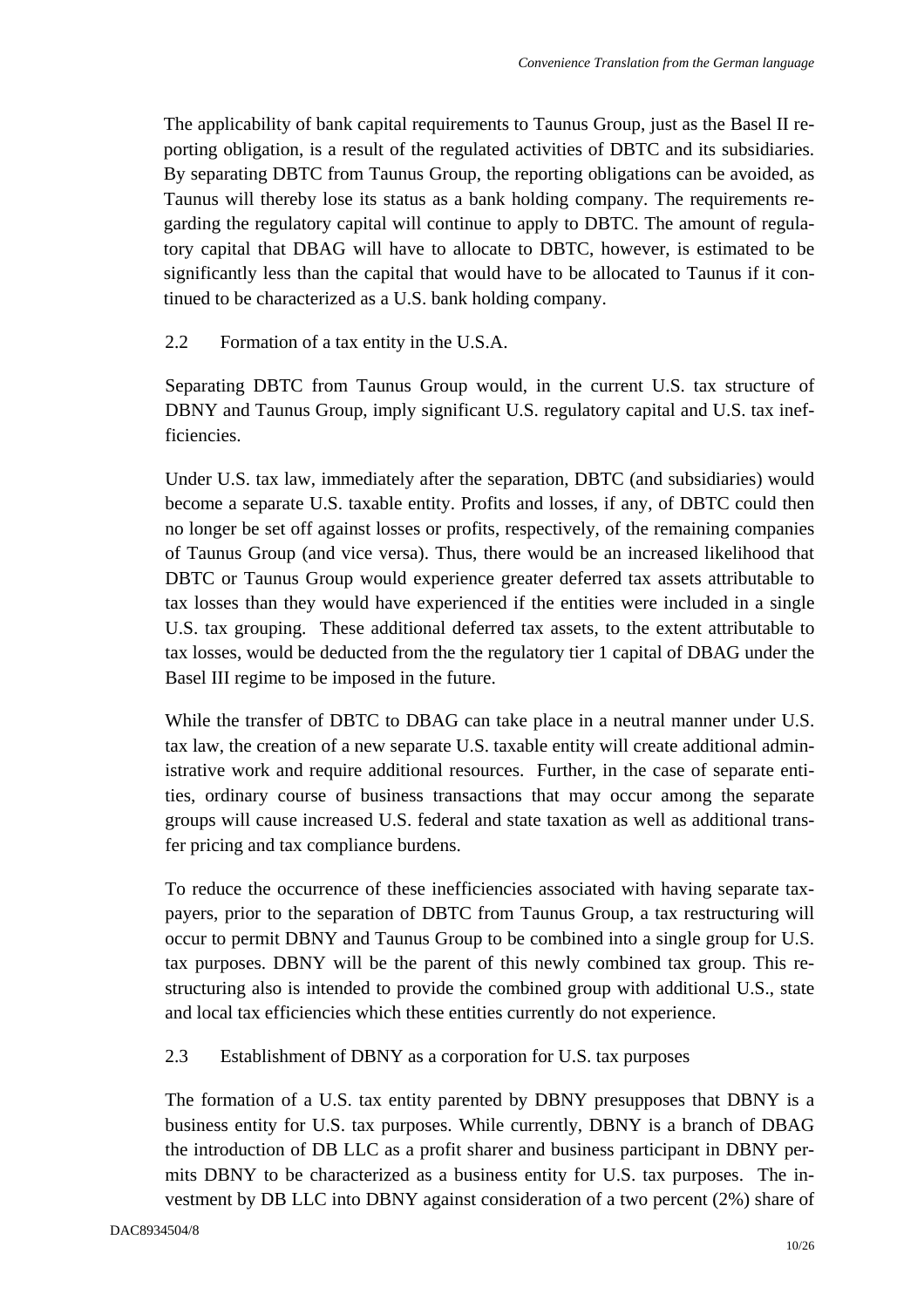the profits and losses of DBNY introduces DB LLC as a business participant in the activities of DBNY for U.S. tax purposes. At the same time, DBNY will adopt a corporation-like governance structure to enable DB LLC to participate in the management of the business activities of DBNY.

The participation of DB LLC, which, according to a German understanding of the law, is structurally similar to a silent partnership, is created under the Revenue Sharing Agreement. Even though U.S. tax-law insofar does not provide for a minimum holding, a contribution by DB LLC to DBNY of approximately 2% of the allocated equity attributable to DBNY is expected to be sufficient to cause DB LLC to be recognized as a business participant in DBNY from a U.S. tax-law perspective.

The governance structure of DBNY is the subject matter of the Operating Agreement, which establishes a management body of DBNY to be elected by DBAG and DB LLC whereby DB LLC will be able to appoint one of the initial seven members of the DBNY Board. In addition, DB LLC is granted certain approval rights regarding the management of DBNY's business.

The Revenue Sharing Agreement and the Operating Agreement ultimately serve to regulate a contractual relationship between DBAG and DB LLC regarding their common interests in an independent business unit that stands any comparison at arm's length.

The creation of a tax entity in the U.S.A. under the leadership of DBNY can be achieved as follows:

- DB LLC will make an initial contribution of USD 385 million to DBNY the proceeds of which will be used in DBNY's ordinary course of business. This contribution is equivalent to an interest of 2% of the accumulated shareholder equity of DBAG that is allocated to DBNY, including DBAG's shareholder equity (excluding minority interests) in Taunus (which will become part of the U.S. tax grouping). In exchange, DB LLC derives a 2% share of the annual after-tax earnings of DBNY. DB LLC's return will be subject to an annual cap. To the extent DBNY incurs losses, DB LLC's allocation will be limited to its aggregate investment amount. Furthermore, at the level of DBNY, a Board of Directors to be elected by DBAG and DB LLC is contractually established, and DB LLC is granted certain approval rights.
- These arrangements between DBAG and DB LLC regarding DBNY serve to enable DBNY to be recognised, for U.S. tax purposes only, as an independent business entity and, as such, to permit DBNY to elect to be treated as a corporation under U.S. tax law (the so-called "check the box" regulations).
- In a third step and solely for U.S. tax purposes, DBNY and Taunus, including the latter's subsidiaries, will take the actions necessary to be included in a consolidated tax filing, of which DBNY is the parent.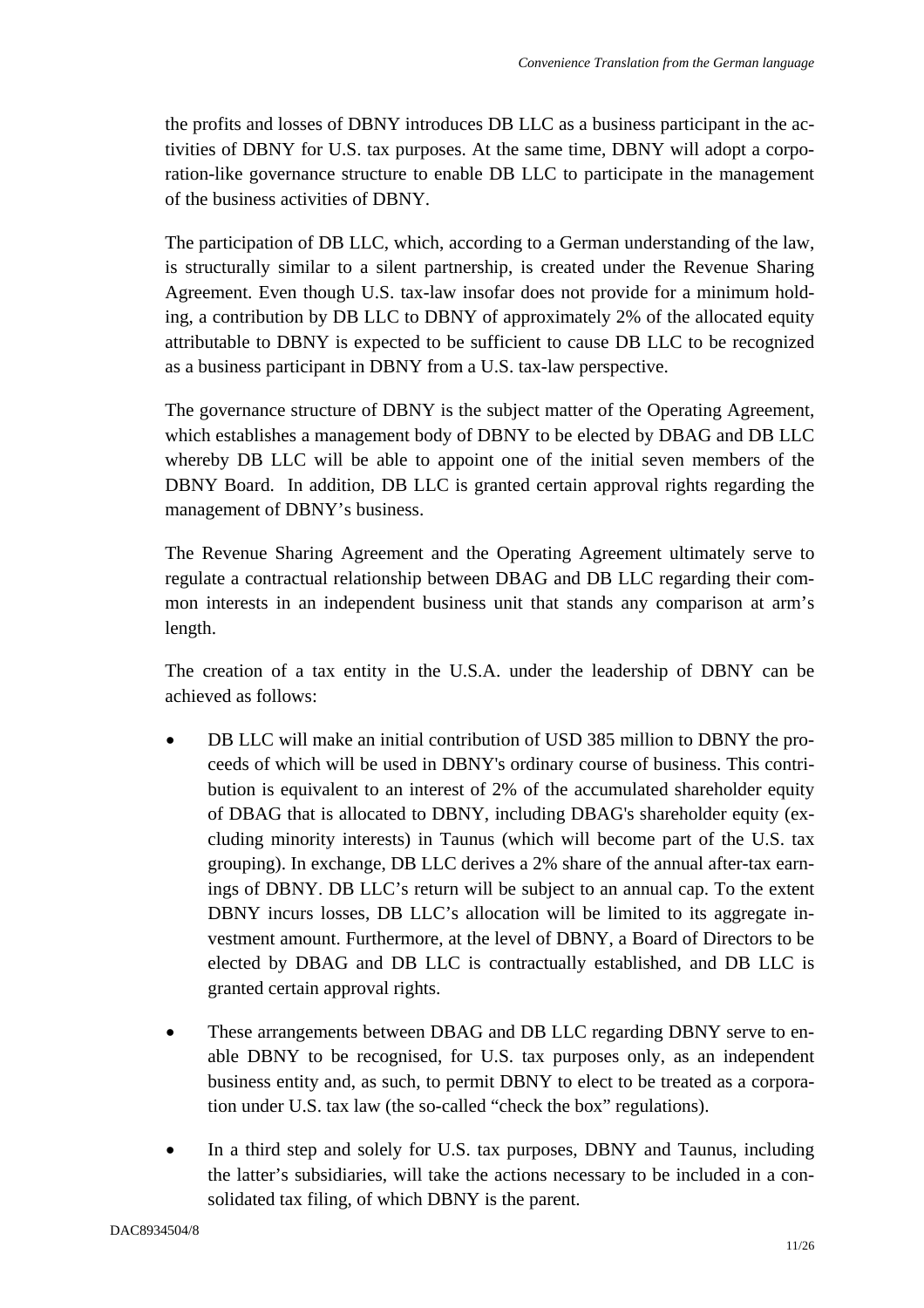• Finally, the investment of Taunus in DBTC is separated from Taunus Group and transferred to DBAG. Having completed the steps above, DBTC will be held by DBNY for U.S. tax purposes, and remain in the consolidated US tax filing.

Outside of U.S. tax law, this measure does not change anything in the legally dependent nature of DBNY as a branch of DBAG and in the position of Taunus and, following the restructuring, DBTC as a direct subsidiary of DBAG.

## **III. Alternatives to a Partial Profit and Loss Transfer Agreement**

The objectives shown above in II. cannot be achieved by other arrangements, so that there is no reasonable alternative to the conclusion of a partial profit and loss transfer agreement under economic and legal aspects.

Other agreements between business enterprises within the meaning of Section 291 (1) of the Stock Corporation Act (AktG) are not apt to achieve the intended result. Neither can or should DBAG subject its business by means of a domination agreement to the directions of its wholly-owned subsidiary DB LLC, nor should the entire profit of DBAG be transferred to DB LLC within the scope of a profit and loss transfer agreement. Neither DB LLC's conduct of the business of DBAG, nor the transfer or lease of the entire operation or part of the operation of DBAG is apt to achieve the desired consequences under U.S. tax law.

The conclusion of an agreement between business enterprises under which DBAG does not act as the company transferring its profits but is to receive profits cannot be considered, either. This is because DB LLC would be unable to partake in the business activities and participate in its profits and losses from DBNY. Therefore, the U.S. regulatory and U.S. tax efficiencies sought would not be realized.

## **IV. Explanation of the Agreements**

#### 1. **Revenue Sharing Agreement**

1.1 Overview

According to the Revenue Sharing Agreement, DB LLC participates in the business of DBNY with a contribution of USD 385 million to DBNY's business. DB LLC, in turn, receives a share of 2% of the profits and losses of DBAG that are attributable to the assets and liabilities of its branch, DBNY.

The profit shares due to DB LLC are determined annually and paid out to DB LLC up to a maximum of 11.5% of DB LLC's contribution (thus, initially, USD 44.275 million). Amounts exceeding the maximum amount will be used exclusively for setting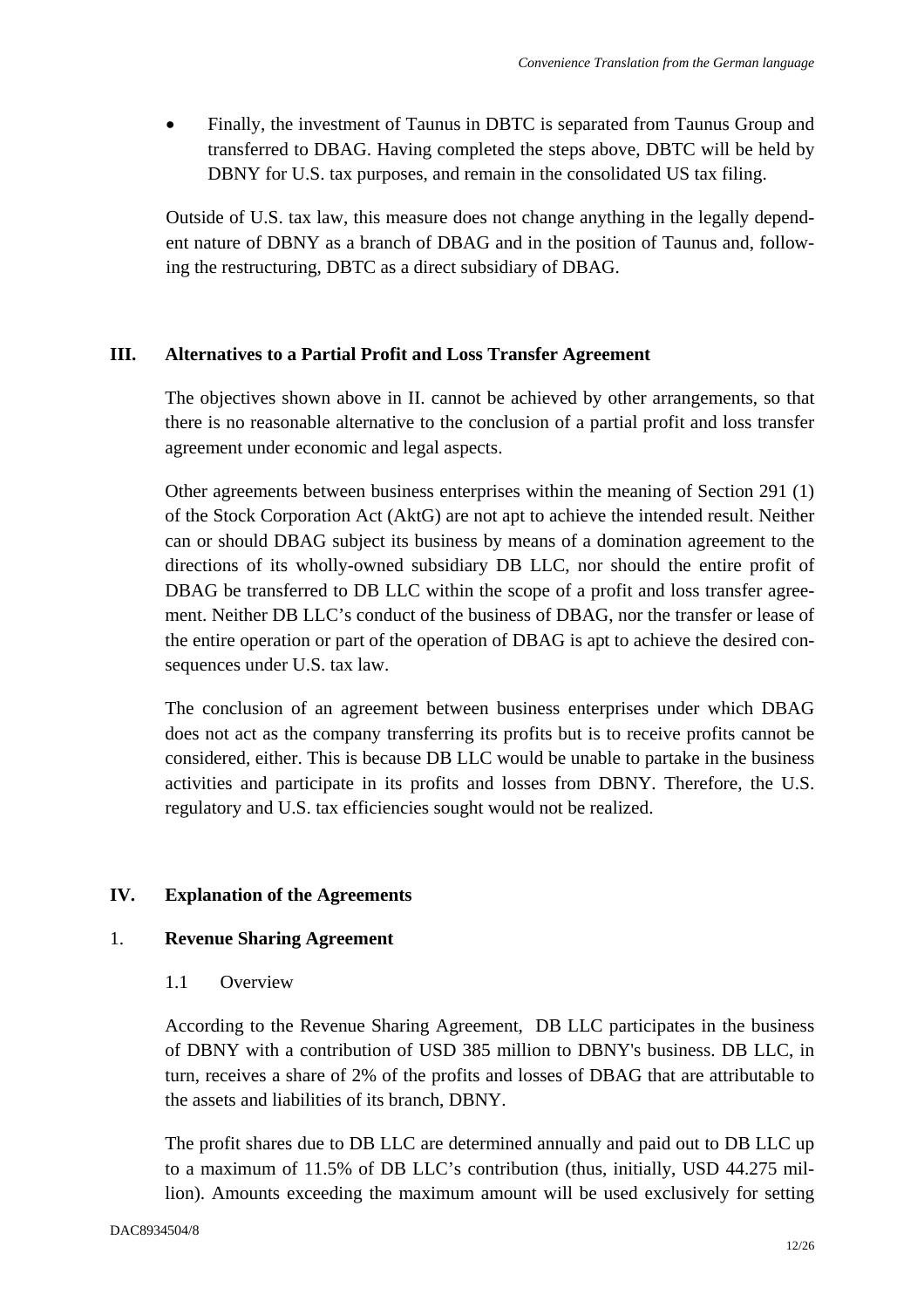off any losses allocated to DB LLC in the future. Any remaining balance of profits not paid out is not due to DB LLC and instead would be allocated to DBAG.

DB LLC's share in the losses is limited in total to the amount of its total contributions made to DBNY, including any profits accrued and not transferred to DB LLC during the contractual term. Its losses are set off against the current balance of undistributed profits on an ongoing basis, and upon the termination of the agreement, the return of DB LLC's contribution is reduced accordingly. A further duty to compensate for losses is not created.

DBAG's shares in the profits and losses of DBNY are determined on an annual basis, too. In this context, except for amounts distributed or allocated to DB LLC neither the distribution of profits nor the allocation of losses to DBAG is subject to a contractual limit as to their amounts.

Below, the essential contents of the Revenue Sharing Agreement are presented and explained.

## 1.2 RECITALS

As customary in Anglo-American contracts, recitals comprise the major factual and legal aspects and reasons, which have been dominating for the parties' decision to conclude both the *Revenue Sharing Agreement* and the *Operating Agreement.* Both agreements shall take effect on 31 December 2011.

Further details on these aspects and reasons, which have been dominating for the parties' decision to conclude the *Revenue Sharing Agreement* und *Operating Agreement*, have been given under II.

## 1.3 SECTION 1 (Definitions)

In line with Anglo-American contractual technique, Section 1 comprises definitions of capitalized terms used in the agreement. With regard to the entire agreement these terms have the meaning set forth in this Section. For a proper understanding of the following Sections it is thus necessary to consider these definitions.

1.4 SECTION 2 (Revenue Sharing) and SECTION 3 (Payments and Distributions)

Sections 2 and 3 comprise the major parts of the agreement, i.e. the requirements and details of revenue sharing, payments and distributions to the parties. Due to the close connection of both sections they are presented and explained together.

## 1.4.1 Capital contribution by DB LLC

In consideration of its proportionate share in the revenue of DBNY, DB LLC makes a capital contribution to DBNY (see Section 2 (a) of the Agreement).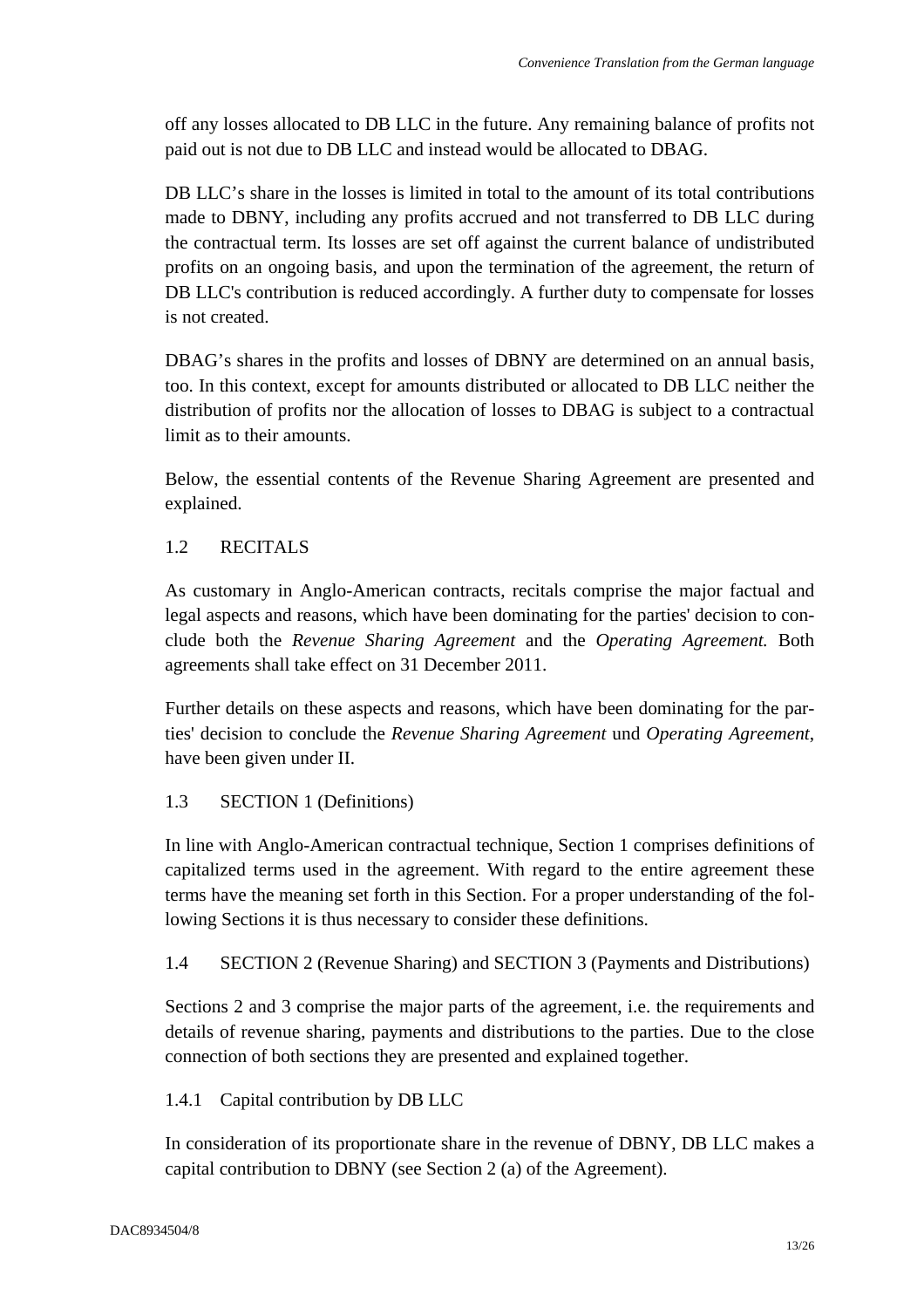## 1.4.1.1 Contribution of USD 385 million

At the beginning of the contractual term, said capital contribution amounts to USD 385 million. This corresponds to around 2% of the accumulated shareholders equity of DBAG that is allocated to DBNY, including DBAG's shareholder equity (excluding minority interests) in Taunus (which will become part of the U.S. tax grouping). The accumulated shareholders equity allocated to DBNY has been calculated with respect to the proportion of the risk-weighted assets (under Basel II principles) of DBNY in relation to DBAG. The shareholders equity of DBAG has been determined as IFRS equity plus several so-called trust preferred securities. The exact allocation is done by way of a risk-weighted capital allocation.

## 1.4.1.2 Increase and repayment of capital by DBAG

In order that DB LLC's interest during the contractual term remains always equal to about 2% and that of DBAG equal to the remaining 98% of the allocated equity to DBNY, any subsequent change to the allocated equity of DBAG allocated to DBNY triggers an additional funding requirement or an automatic repayment of a portion of DB LLC's contribution. The amount of the additional payment or repayment is calculated annually by comparing the average amount of capital of DBAG allocated to DBNY during the last year with the average amount of capital of DBAG allocated to DBNY during the year before.

Section 2 (b) of the Agreement provides that DB LLC is to subsequently increase its capital contribution to DBNY if the average amount of capital allocated to DBNY during the last year has increased compared to the average amount of capital allocated to DBNY during the year before. In this case, DB LLC has to pay 2% of the increase amount. Conversely, under Section 3 (d) of the Agreement, a corresponding portion of the contribution is distributed to DB LLC if the average allocated equity of DBNY has diminished. DB LLC then receives 2% of the difference, reduced by the DB LLC share in the loss of the last year and dividends that have been distributed to DB LLC during this year.

If the amount of DB LLC's contribution changes, also the absolute amount of the profit distribution limit changes, which always amounts to 11.5% of the capital contribution (for more details, see 1.4.3.2 below).

If DB LLC comes into permanent default with respect to a payment obligation vis-àvis DBNY, then according to Section 2 (b) of the Agreement, DB LLC loses its claim to profit distributions as from that year. If subsequently the payment is made, this claim is revived again only with regard to profits of the then following year.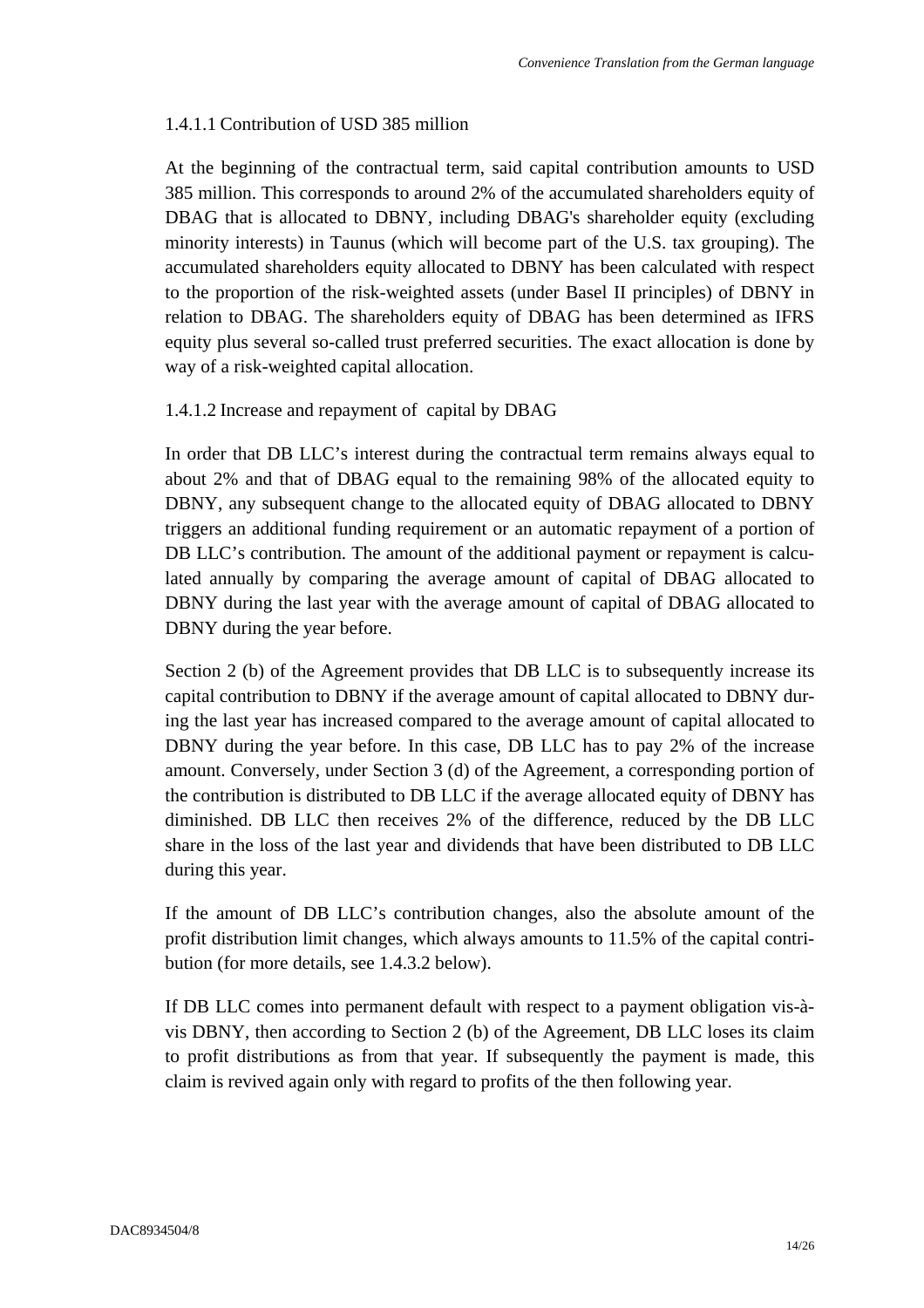## 1.4.2 Reduction of the contribution by payment of dividends

The contribution of DB LLC is also reduced if dividends are distributed by subsidiaries of DBNY and paid to DB LLC pursuant to Section 3 (a) of the Agreement during the contractual term (for more details, see 1.4.4 below).

## 1.4.3 Share in profits and losses

The Agreement provides that DB LLC will economically participate in the profits generated by DBNY (including, after being combined for U.S. tax purposes with the Taunus Group, those generated by Taunus) in the amount of its equity interest of 2%, subject to a cap.

## 1.4.3.1 Determination of profits and losses

DBAG and DB LLC share the annual profit or loss of DBNY on a consolidated basis, i.e. the profit or loss of DBAG that is to be attributed to the assets and liabilities of DBNY and the companies included with DBNY in the U.S. tax group. The assets and liabilities are determined in accordance with U.S. GAAP, as modified to reflect conventions adopted in the ordinary course of business. The assets and liabilities in question at the time of the effective date of the agreement, i.e. 31 December 2011, as the case may be, are listed in Exhibit B to the Agreement.

As the revenue generated in the subsidiaries of DBNY is already taken into account in the determination of profits and losses, dividend payments that DBNY received from the companies bundled with DBNY to form a U.S. tax entity were according to the Agreement deducted to prevent double counting in the result (for more details, see 1.4.4 below).

#### 1.4.3.2 Share in the profits

Annual profits of the U.S. tax group that are generated in any fiscal year during the contractual term are granted to DB LLC in accordance with its 2% interest pursuant to Section 2 (a) of the Agreement.

Any share in profits attributable to DB LLC is first to be set off against any losses to be attributed to DB LLC that accrued in previous years and have not been otherwise compensated for. Any remaining share in profits is distributed to DB LLC up to an annual cap of 11.5% of the contribution made (and subsequently increased or decreased, if applicable) by DB LLC. Any profit share exceeding the cap is retained and carried forward. It may be used for setoff against any future losses (for more details, see 1.4.3.3).

#### 1.4.3.3 Share in the losses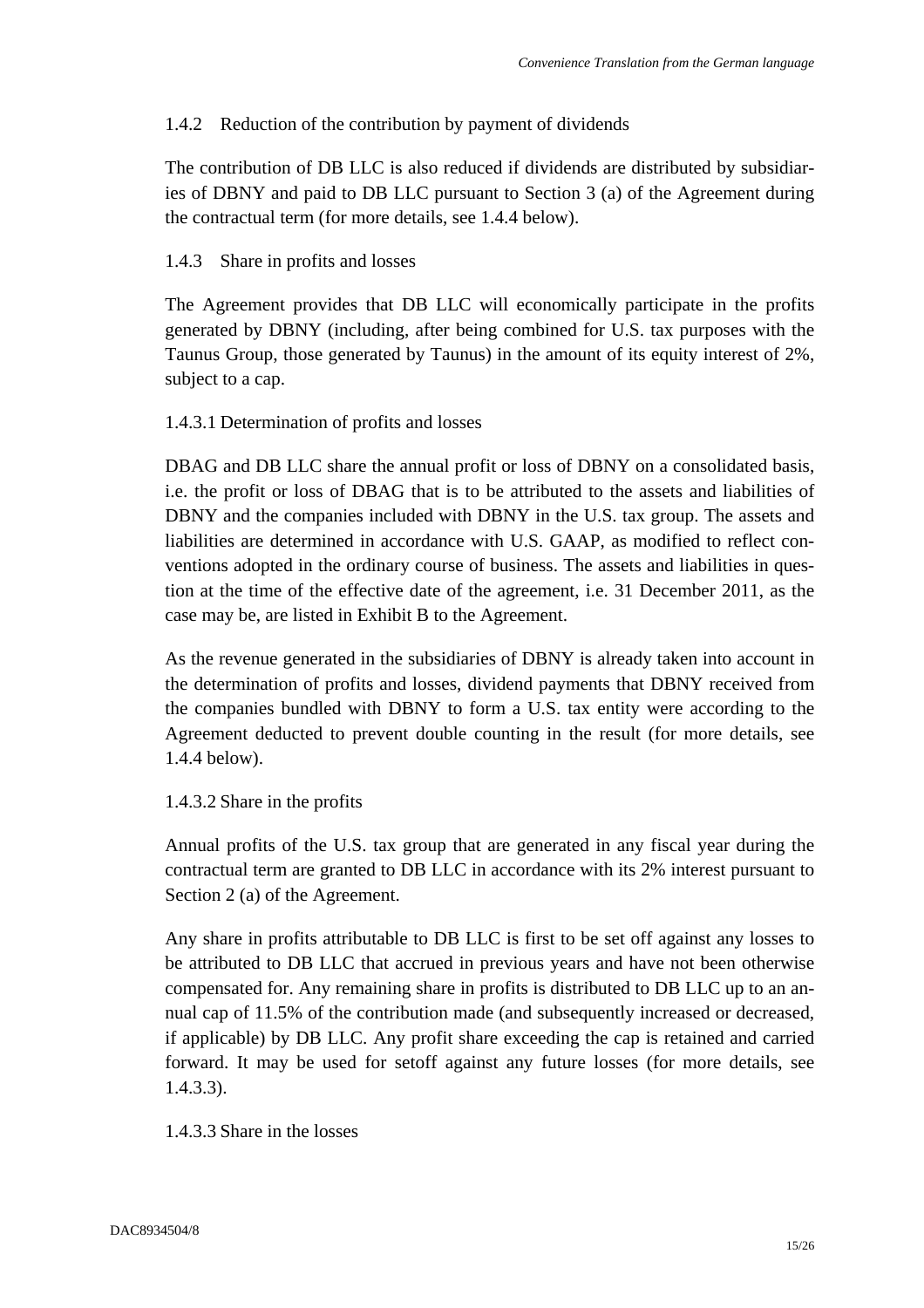Similar to the allocation of profits, annual losses accrued in any fiscal year during the contractual period are distributed between DBAG and DB LLC in accordance with their participation of 98% and 2%.

DB LLC's annual loss share is first set off against any profit shares carried forward from earlier fiscal years that were not distributed in earlier fiscal years because the cap limit was exceeded (cf. 1.4.3.2 above).

Any remaining loss is carried forward to future fiscal years. Before a profit share may be distributed to DB LLC in future fiscal years, a loss thus carried forward must be fully settled (cf. 1.4.3.2 above). A loss carried forward, however, does not oblige DB LLC to make a compensation payment during or at the end of the contractual term.

The maximum total loss from all fiscal years during the term of the Agreement that is attributable to DB LLC is limited to the amount of the capital contribution made (and subsequently increased or decreased, if applicable) plus any profits carried forward. However, it reduces DB LLC's claim to the repayment of the capital contribution at the end of the contractual term (see 1.4.5 below). Any further losses will be allocated solely to DBAG according to Section 2 (c).

## 1.4.4 Handling of dividends

As the revenue generated in the subsidiaries of DBNY is already taken into account in the determination of profits and losses, dividend payments that DBNY receives for U.S. tax purposes from any of the companies included with DBNY to form a U.S. tax entity are deducted from the result for DBNY for purpose of determining DB LLC's profit and loss sharing.

A U.S. company that has elected to be treated as a corporation for U.S. tax purposes but that is not a corporation for tax purposes in its home country (e.g., DBNY) and who received a shareholder loan from its foreign parent cannot, under U.S. tax law, set off its interest expense against dividend yields of its subsidiaries if the dividend income is not fully distributed to its foreign parent. To avoid such tax disadvantages, all dividends DBNY receives for U.S. tax purposes from subsidiaries of DBAG (which for US tax purposes are attributed to DBNY, such as the entities of the Taunus Group) are to be passed on to DBAG and DB LLC in the same fiscal year in which they are received by DBNY.

The corresponding dividends are paid out in accordance with Section 3(a) of the Agreement in 2% to DB LLC, the rest to DBAG.

Under the Revenue Sharing Agreement, the dividend payments are treated as a repayment of capital and lead to the situation that the contribution of DB LLC is reduced by the distributed amounts.

1.4.5 Payments on termination of the Agreement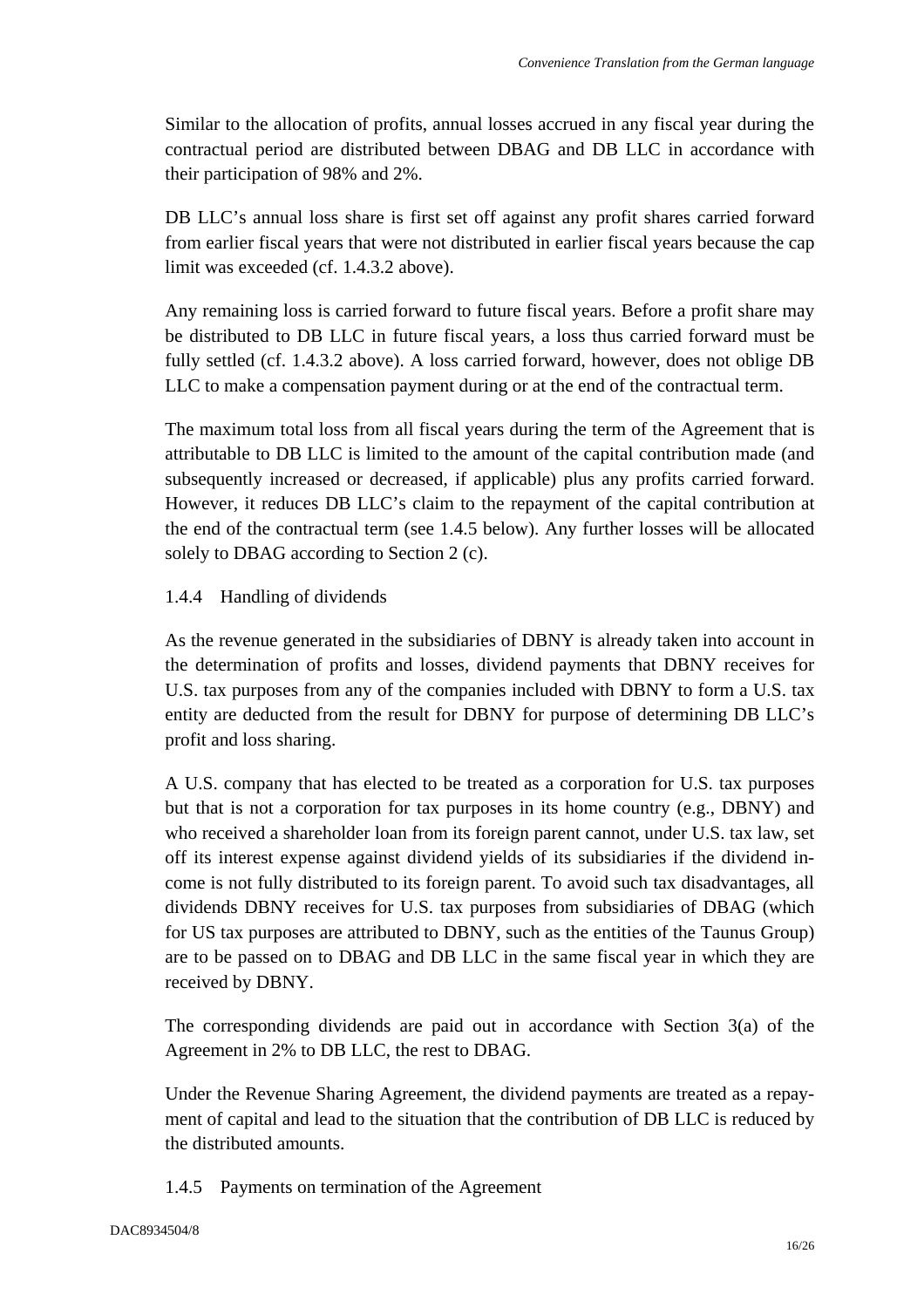In the event the Agreement is terminated, the Parties shall proceed to a settlement as set forth in Section 3 (a).

The contribution made and, if applicable, subsequently increased or decreased by DB LLC is paid out after having been reduced by any losses carried forward attributable to DB LLC. Any current year allocable profits will be paid out pro rata accordingly.

Pursuant to Section 2 (c), any losses exceeding the contribution are not settled. Neither are any dividends carried forward paid out that could not be distributed or set off against shares in losses (cf. 1.4.3.2 above).

## 1.5 SECTION 4 (Term)

The Revenue Sharing Agreement has no fixed term and no minimum duration. It ends automatically upon termination of the Operating Agreement (cf. IV.2.5 below).

## 1.6 SECTION 5 (Tax treatment)

Section 5 states the parties' intention to enable DBNY to constitute a "business entity" for purposes of US-tax law and to elect to be treated as an association taxable as corporation. For further details see above II.2.2. and 2.3.

## 1.7 SECTION 6 (No Agency Relationship)

Section 6 states that this Agreement does not establish an agency relationship between DBNY and DB LLC. No other legal consequences and effects than those as set forth in the Agreement shall become effective. A provision of this kind is customary with regard to Anglo-American contractual technique.

## 1.8 SECTION 7 (Modifications and Waivers)

As customary in Anglo-American contracts, Section 7 comprises the provision that any supplement, modification, waiver, or termination of the Agreement must be made in writing by all parties. Beyond this, the effect of a waiver is limited to the relevant provision and shall not constitute a continuing waiver.

#### 1.9 SECTION 8 (Consent to jurisdiction) and SECTION 9 (Governing law)

As the Revenue Sharing Agreement in connection with the Operating Agreement serves the purpose to establish an independent tax entity for U.S. tax purposes with interests held by DBAG and DB LLC, the Agreement must be governed by U.S. law and provide for the U.S. courts having jurisdiction.

Therefore, in accordance with Section 9, the Parties have chosen the law of the State of New York as the applicable law and, in accordance with Section 8, established that the courts of New York shall have non-exclusive jurisdiction. Any mandatory statutory jurisdiction of other courts is not affected thereby.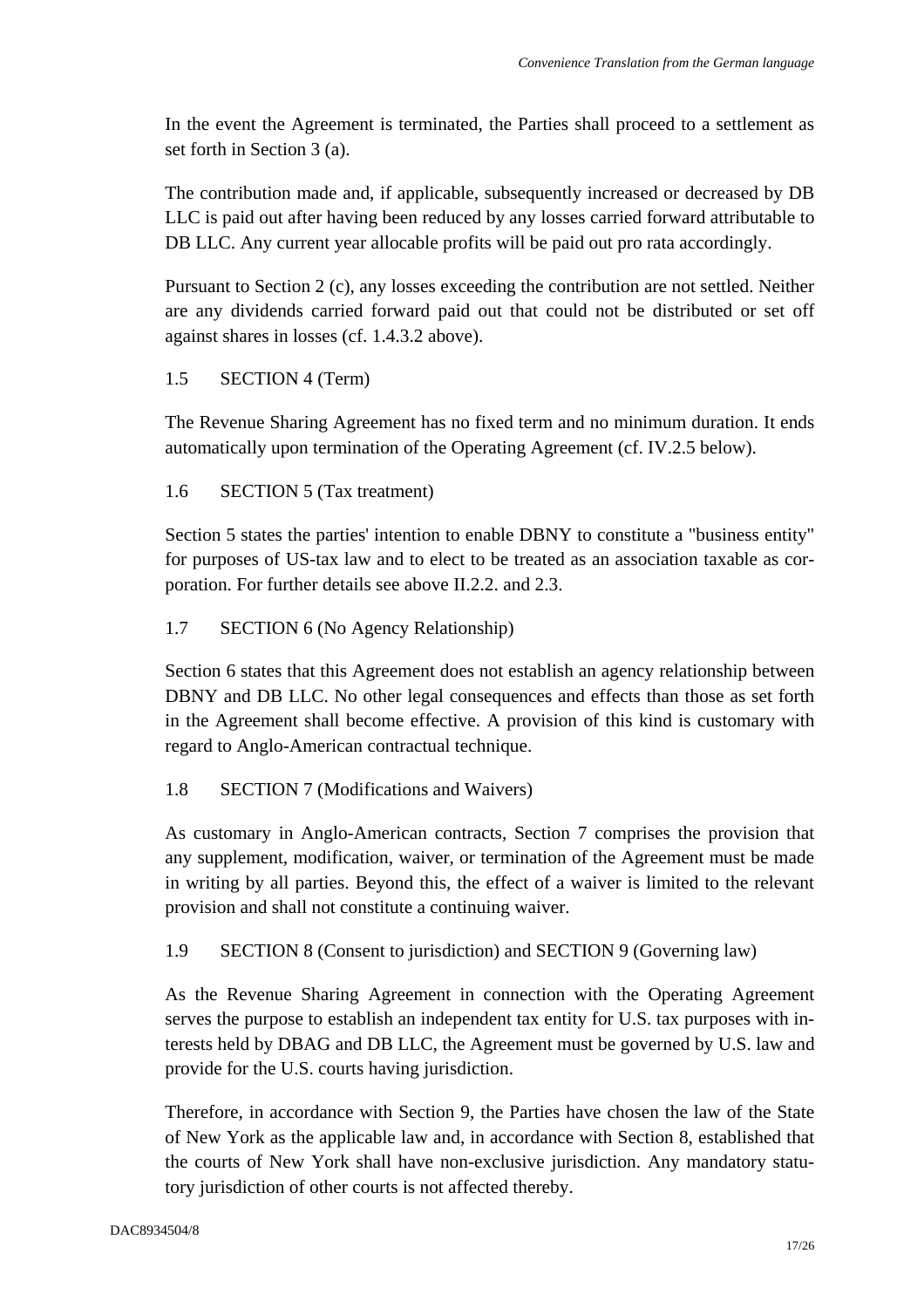## 1.10 SECTIONS 10-14

Sections 10-14 comprise several provisions which are customary in Anglo-American contracts of that kind.

Section 10 states that any provision of the Agreement shall be binding upon and inure to the benefit of the respective successors. According to section 11 the rights and obligations of each of the Parties may be transferred or assigned only upon written consent of each other Party. This provision comprises the requirements of a transfer or assignment and the rights or obligations of the respective successor.

Section 12 allows the Agreement to be executed in any number of counterparts.

Under section 13 both parties agree to do such acts, and execute and deliver to any other party such additional documents requested in order to effect the purposes of the Agreement.

Section 14 states that the Revenue Sharing Agreement including the exhibits, these including the Operating Agreement (Exhibit A) and a table of assets and liabilities of DBNY (Exhibit B), constitutes the entire agreement among the parties with respect to the subject matter hereof and supersedes all prior agreements.

## 2. **Operating Agreement**

#### 2.1 Overview

To enable DBNY to be recognised as an independent tax entity for the purposes of U.S. tax law, it is provided that DB LLC receives certain rights to influence the management of DBNY, such as a non-affiliated third party would claim that is going to hold an interest similar to equity in the business of DBNY. This is the purpose of the Operating Agreement. Under the Operating Agreement, the establishment of a management body at the level of DBNY is stipulated, in which also DB LLC is represented. In addition, the Operating Agreement grants DB LLC approval rights as a protection against any breach of the rules of the Revenue Sharing Agreement and against an increase of the liability risk exceeding the scope provided for in that Agreement.

A copy of the Operating Agreement is attached to the Revenue Sharing Agreement as an exhibit and vice versa. The effectiveness of the Agreements shall be interdependent, and the Agreements thus form a unit.

Therefore, the essential contents of the Operating Agreement are presented and explained below as well.

#### 2.2 RECITALS and SECTION 1 (Definitions)

See above IV.1.2 and IV.1.3.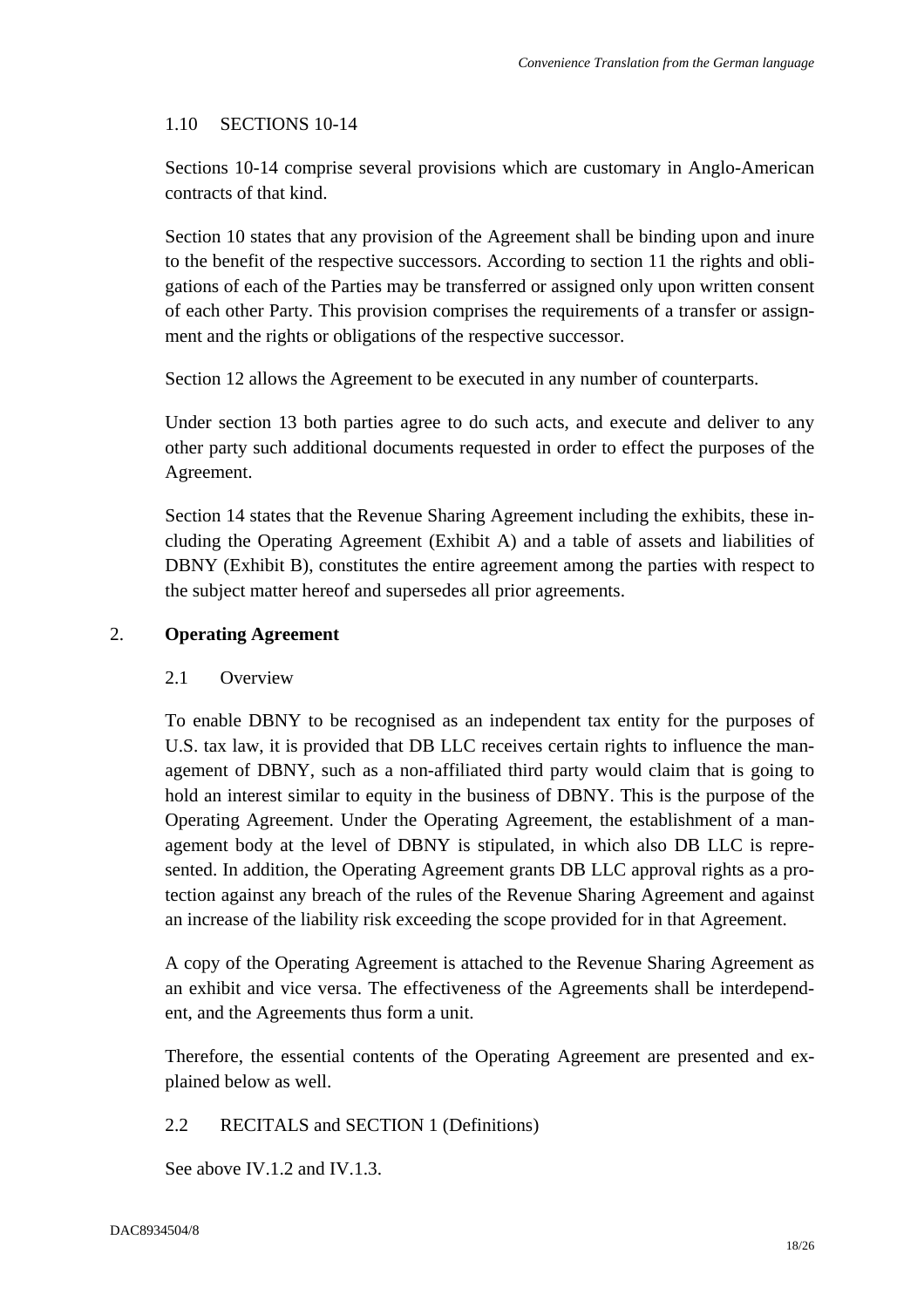## 2.3 SECTION 2 (Management of DBNY)

## 2.3.1 Establishment of the DBNY Board of Directors

In order to give DB LLC influence on the management, according to Section 2 (a) a Board of Directors is to be established as a management body at the level of DBNY, which decides on matters concerning the management of DBNY. Its members are appointed by DBAG and DB LLC. The management body, for its part, is authorized to appoint the members of a Regional Executive Committee to implement the decisions taken and to conduct the daily business of DBNY.

According to Section 2 (a) of the Operating Agreement, the DBNY Board of Directors is initially comprised of seven members. The number of members must always be equal to the number of members of DBAG's Management Board, so that an adjustment of the number of members of the DBNY Board of Directors may occur during the contractual term.

Section 2 (b) provides that DB LLC shall have the right to appoint one member of the DBNY Board of Directors, who must be a member of the management body of DB LLC and, at the same time, also a member of DBAG's Management Board. Should DB LLC not be able to appoint such a member, the determination right is passed on to DBAG. DBAG appoints the other six members of the DBNY Board of Directors. This provision ensures that always all members of DBNY's Board of Directors come from among the Management Boards of DBAG from time to time. This is also required for regulatory reasons; the management board of DBAG must always be in a position to direct the business of the branch DBNY.

A reduction of DBAG's current influence on the management of DBNY is not associated with the establishment of the management body. DB LLC in each case appoints only one of the (initially seven) members of the management body and, furthermore, that member must also be a member of the DBAG's Management Board.

#### 2.3.2 Quorum and adoption of resolutions

The DBNY Board of Directors meets, in accordance with Section 2 (c), at least once a year in the U.S.A., namely – subject to deviating specifications – in the New York premises of DBNY. If the required quorum is reached, resolutions may also be taken in writing outside a meeting.

Each member of the management body has one vote in the adoption of resolutions. The Board of Directors constitutes a quorum only if 50% of its members take part in the resolution process. The decisions are taken with the simple majority of the members attending the meeting.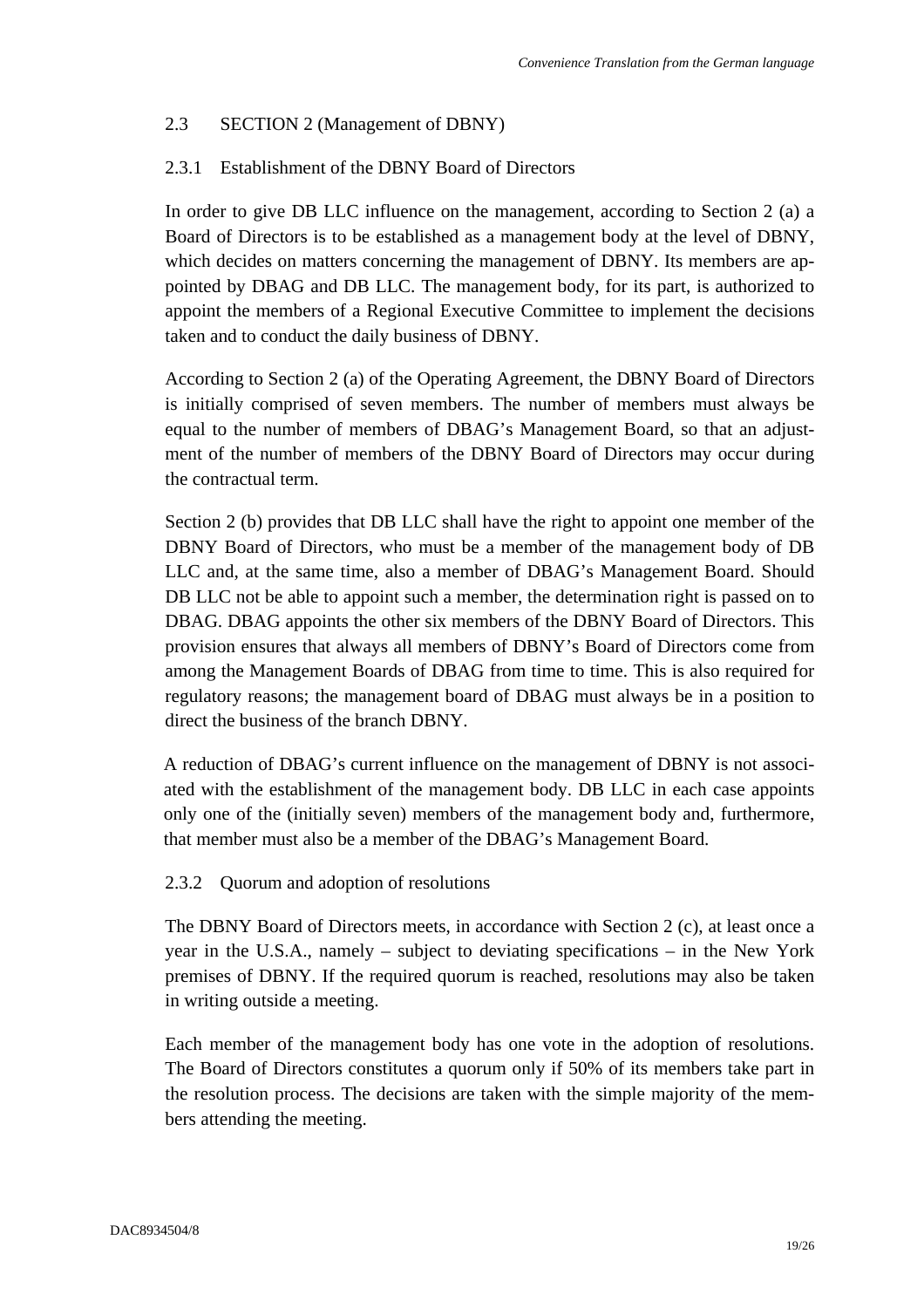## 2.3.3 Tasks of the Board of Directors

The DBNY Board of Directors in principle is entitled to take all management measures. Pursuant to Section 2 (d), its competences include inter alia, without limitation:

- the adoption of rules of procedure and guidelines for the operation of DBNY
- the appointment of the members of the Regional Executive Committee
- decisions on the managerial staff
- resolutions on transactions other than in the ordinary course of business
- the liquidation of DBNY
- the conclusion of agreements and the creation of liabilities of DBNY
- the establishment of risk limits for proprietary trading positions
- the review of budgets and business projections
- making payments to DBAG and DB LLC under the Revenue Sharing Agreement and Section 2 (f) Operating Agreement
- the establishment of the Regional Executive Committee to conduct the daily business of DBNY and to exercise voting rights in subsidiaries.

In accordance with Section 2 (f), the DBNY Board of Directors or the Regional Executive Committee upon certification by the DBNY Board of Directors or the Regional Executive Committee may distribute amounts as stated in Section 3 of the Revenue Sharing Agreement, i.e. the parties' share in the profits, the payment of dividends, the payment upon termination and payments to be made to DB LLC in accordance with Section 3 (d) of the Revenue Sharing Agreement as a consequence of a decrease of the allocated equity attributable to DBNY. When the profit share or dividends are paid out, DBAG will, in principle, receive 98% and DB LLC 2% of the total payment. In case property is to be distributed, the fair market value shall be determined by a person designated by the Board or the Regional Executive Committee.

No such distributions may be made other than pursuant to Section 2 (f) Operating Agreement or Section 3 Revenue Sharing Agreement.

2.3.4 Tasks of the Regional Executive Committee

Once appointed, the Regional Executive Committee is responsible for the day-to-day business of DBNY.

In addition, the DBNY Board of Directors or the Regional Executive Committee must ensure that, based on the U.S. tax treatment of DBNY as a corporation, the required tax returns and reports for DBNY are prepared and filed on time (cf. Section 3 of the Agreement).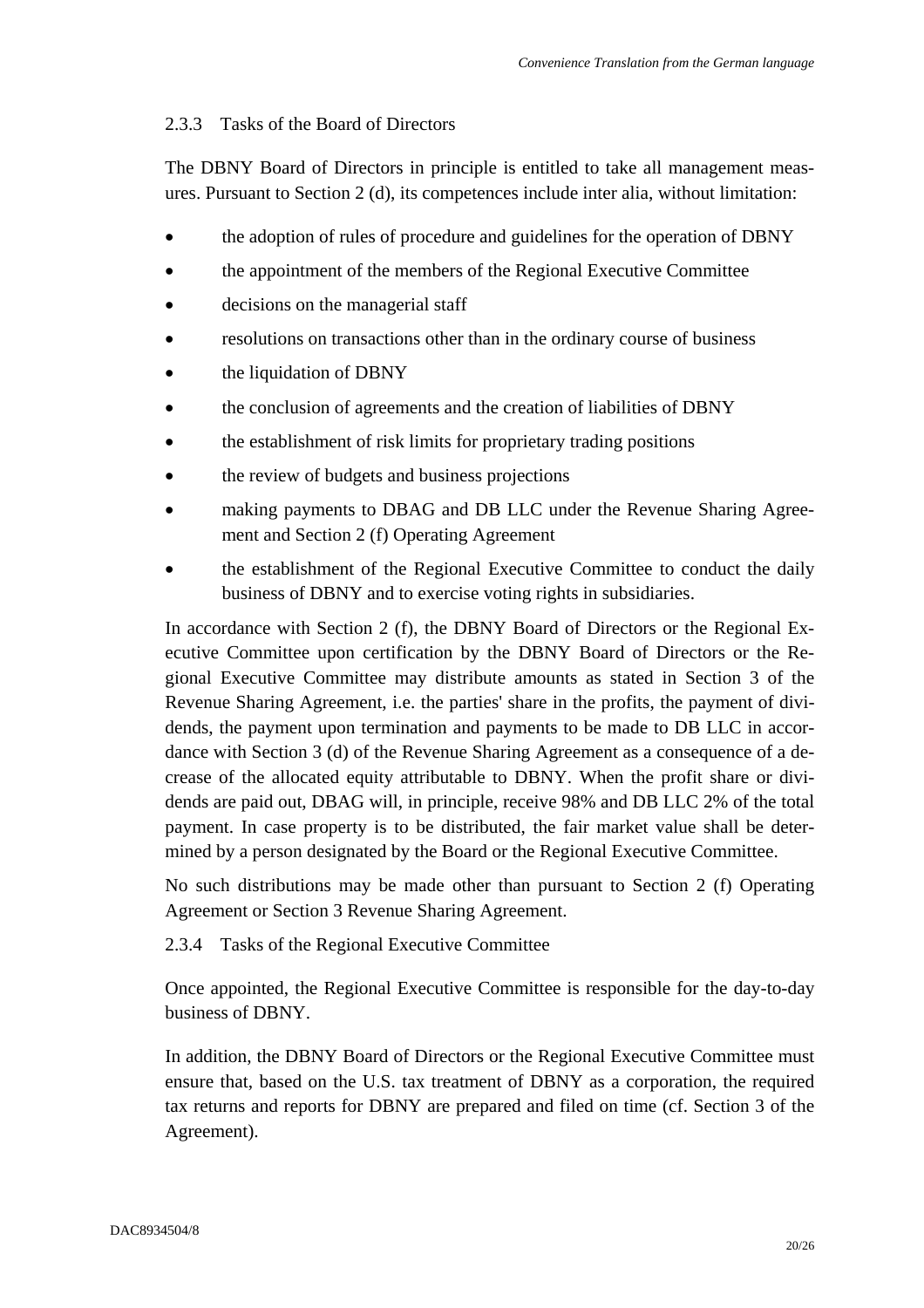## 2.3.5 Actions requiring consent

Without the consent of DB LLC, the DBNY Board of Directors and the Regional Executive Committee shall not take any measures that are contrary to the Revenue Sharing Agreement or the Operating Agreement. The same applies to measures that would create any liability of DB LLC for the debts of DBNY or for losses exceeding the provisions of the Revenue Sharing Agreement (cf. Section 2 (e)).

The provision relate to such measures that, if taken unilaterally, would constitute a breach of contractual provisions by the Board of Directors. It does not lead to a decrease of DBAG's influence on DBNY.

## 2.4 SECTION 3 (Income Tax Treatment and Reporting)

Section 3 states the parties' intention to enable DBNY to constitute a "business entity" for purposes of US-tax law and elect to be treated as an association taxable as corporation. For further details see above II.2.2. and 2.3.

In accordance with Section 3 (b) of the Agreement, the Board or the Regional Executive Committee must ensure that, based on the U.S. tax treatment as a corporation, the required tax returns and reports for DBNY are prepared and filed on time.

## 2.5 SECTION 4 (Term of the Agreement)

The Operating Agreement has no fixed term and no minimum duration. It can be terminated in writing by DBAG with a notice period of 30 days to the end of the current fiscal year or – if the 30-day notice period is not met – of the following fiscal year. The Agreement ends automatically at the end of the fiscal year when DBNY goes out of business.

2.6 SECTIONS 5-13

See above IV.1.7 - IV.1.10.

## **V. Audit of the agreements by court-appointed auditor**

The Partial Profit and Loss Transfer Agreement (Revenue Sharing Agreement and Operating Agreement) has been audited by BDO AG Wirtschaftsprüfungsgesellschaft Hamburg ("**BDO**"). BDO was appointed as auditor by decision of the District Court Frankfurt am Main dating from 14 February 2011 in accordance with Sec. 293c para. 1, Sec. 293 b German Stock Corporation Act (AktG). The auditor examined if the Partial Profit and Loss Transfer Agreement comprised all provisions mandatory for such kind of Agreement. Since a Partial Profit and Loss Transfer Agreement, unless qualified as a de facto Domination- and/or Profit an Loss Transfer Agreement pursuant to Sec. 291 AktG, does not have to comprise any provisions regarding compensation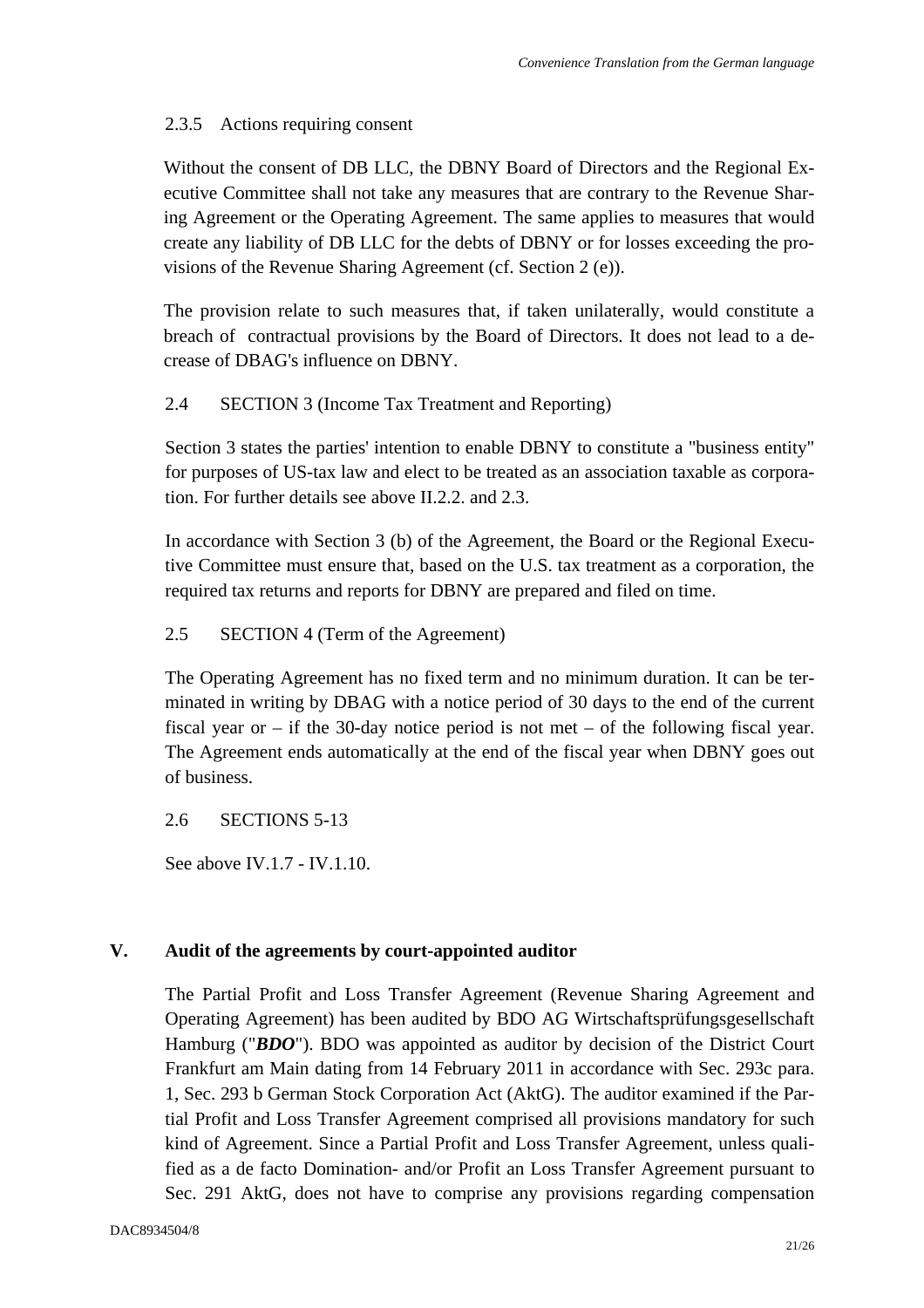payments as stated in Sec. 304, 305 AktG, BDO did not examine the fairness of such payments. BDO, however, stated that at this stage and with regard to DB LLC's participation in the losses and its incapacity to terminate the agreements the provisions of the Revenue Sharing Agreement concerning the share of the consolidated profits of DBNY and subsidiaries can not be deemed unfair.

In the course of the audit BDO comes to the conclusion that the draft Revenue Sharing Agreement and the draft Operation Agreement concerning a contribution in the New York branch of Deutsche Bank form an agreement between business enterprises in accordance with Sec. 292 para. 1 (2) AktG. With regard to the type of agreement, a provision stating compensation payments in accordance with Sec. 304, 305 AktG is not mandatory.

BDO has also issued a fairness opinion for DBAG based on the IDW S 8 valuation standard ("Principles for the issue of fairness opinions") of the German Institute of Accountants *(Institut der Wirtschaftsprüfer in Deutschland e.V)*, which comes to the conclusion that the profit-based compensation of DB LLC's contribution to DBNY is fair from a financial point of view.

## **VI. Consequences for the shareholders' participation**

## 1. **Legal and economic impact**

The *Revenue Sharing Agreement* affects only a portion of about 2% of the net result of DBNY and, in addition, limits the distribution amount to 11.5% of the contribution paid by DB LLC per year. The net result before taxes of DBNY (considering eliminations) contributed in 2008 of about 6.5%, in 2009 of about 34.5%, in 2010 of about 25.3% to the consolidated net profit of DBAG in each case before taxes. The result before taxes of Taunus Group contributed in 2008 of about 70.8%, in 2009 of about 56.5%, in 2010 of about 27.5% to the consolidated net profit before taxes of DBAG. Had the present Agreement already existed in the last three fiscal years, it thus would have related to a portion of the net profits of DBAG before taxes in 2008 of about 0.13%, in 2009 of about 0.69% and in 2010 of about 0.51% and a to a portion of Taunus Group in 2008 of about 1.42%, in 2009 of about 1.13% and in 2010 of about 0.55%.

According to the Agreement, that part of the net profit for the year is not paid to an unrelated third party, but to DB LLC, i.e. a wholly-owned subsidiary of DBAG. It therefore remains within DBAG in economic terms and will be available within the scope of future distributions of DB LLC to DBAG or for the compensation for future losses of DB LLC.

The impact of the Partial Profit and Loss Transfer Agreement on the shareholders thus is essentially limited insofar as the corresponding part of DBAG's result is withdrawn from the disposal of the Annual General Meeting when adopting resolutions on the appropriation of the net retained earnings. To the extent those amounts can be distrib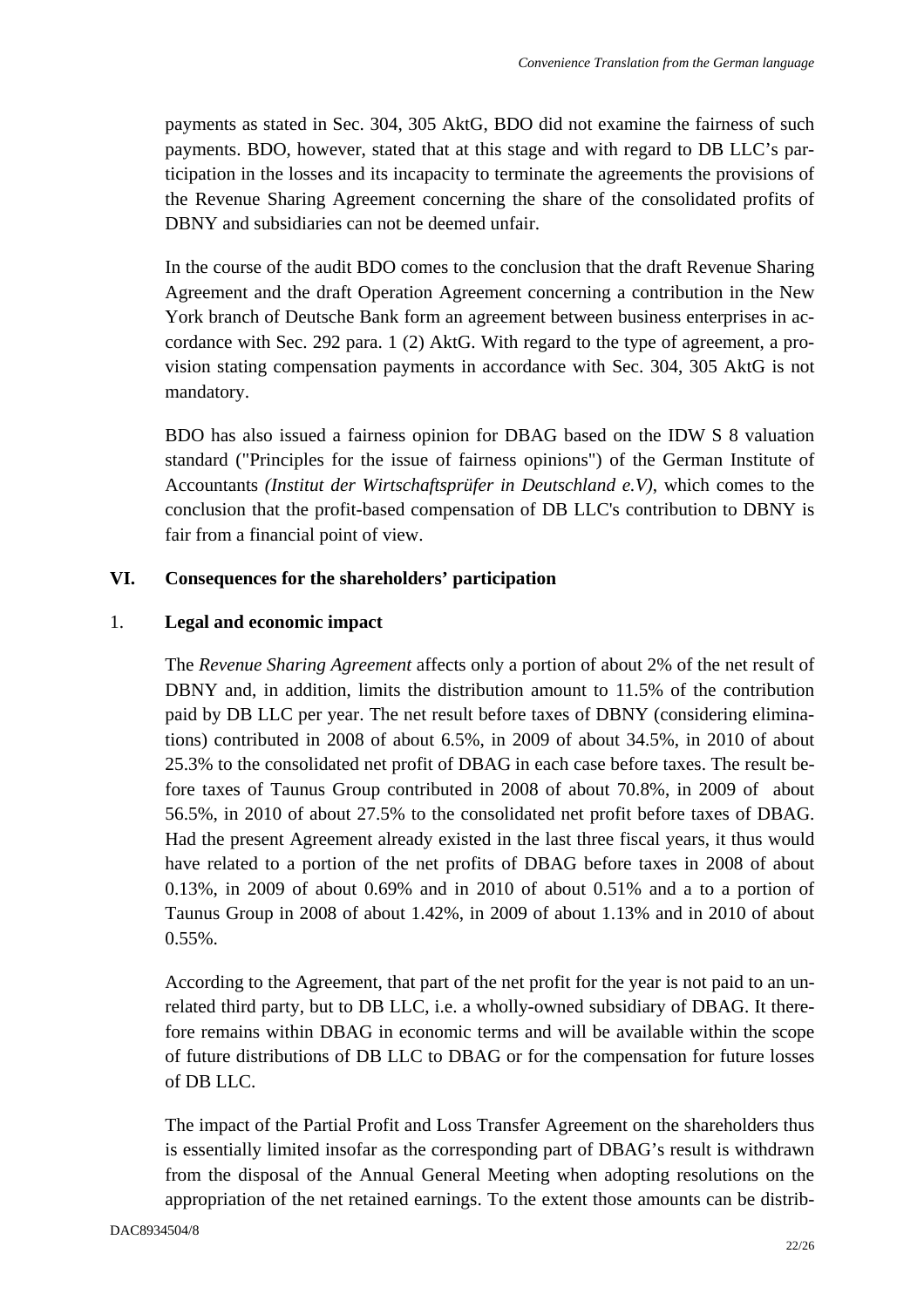uted at the level of DB LLC and DB LLC makes such a distribution at a later date, this part of the result flows into the net earnings of DBAG at a later stage.

In turn, DBAG avoids the considerable regulatory and tax-related disadvantages described above at II.2. Avoiding these disadvantages will also benefit the shareholders. Additionally, DBAG will be entitled to receive an investment amount of USD 385 million from DB LLC for use by DBNY in its business operations.

The Operating Agreement does not establish a transfer of management rights with regard to DBNY to a third party. The provision stating that all members of the DBNY board of directors must be members of the Management Board enabels the Management Board to control the business of DBNY, while still providing for the representation of DB LLC in the DBNY Board of Directors as an investor in DBNY.

Particularly the establishment of the board of directors of DBNY does not interfere with DBNY's qualification as Affiliate and Branch of DBAG.

## 2. **No compensation and severance entitlements**

The conclusion of the Revenue Sharing Agreement together with the Operating Agreement does not give rise to any compensation or severance claims in favour of DBAG's shareholders. According to Sections 304, 305 of the Stock Corporation Act (AktG), such claims do not exist in the case of a partial profit and loss transfer agreement as defined in Section 292 (1) No. 2 of the Stock Corporation Act, but only under agreements on the transfer of the entire profit (profit transfer agreement pursuant to Section 291 (1) sentence 1 of the AktG) or under a domination agreement. Neither is there any need to protect the shareholders of DBAG, because their shareholders' position is not significantly affected (see 1. above). The Agreement will have no adverse effect on the economic situation of DBAG. In particular, the latter will receive adequate remuneration for the partial profit transfer (see V. above).

## **VII. Conclusion and effective date**

Since the Operating Agreement, as an exhibit to the Revenue Sharing Agreement, forms a unit with the latter, the provisions applicable to partial profit and loss transfer agreements in accordance with Section 293 et seq. of the Stock Corporation Act (AktG) are to be observed with regard to both agreements.

## 1. **Signing**

The signing of the Revenue Sharing Agreement and the Operating Agreement in the written form as required under Section 293 (3) of the Stock Corporation Act (AktG) is planned following the consent of the Annual General Meeting in the course of 2011.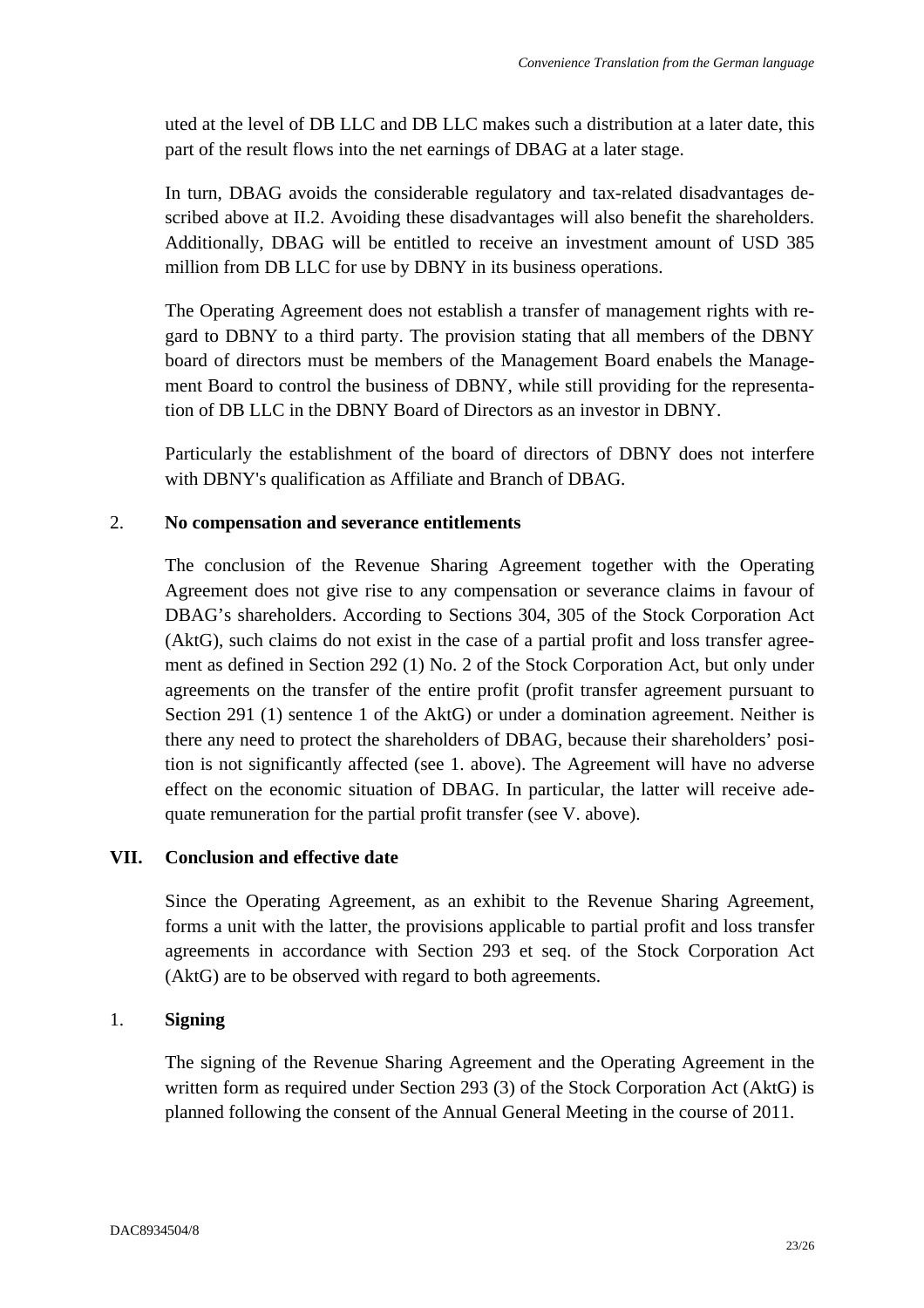## 2. **Consent of the Annual General Meeting**

Due to DBAG's obligation to transfer each year part of the profit generated by DBNY to DB LLC, the Revenue Sharing Agreement is a partial profit and loss transfer agreement as defined in Section 292 (1) No. 2 of the Stock Corporation Act (AktG). As such, the Agreement, in order to become effective, requires the consent of DBAG's General Shareholders' Meeting with a majority of not less than three-quarters of the share capital represented at the passing of the resolution. Because of their direct connection, also the Operating Agreement concluded simultaneously is submitted to the General Meeting for approval.

The consent of the sole shareholder of DB LLC, DBAG, to the conclusion of the Agreements is not required. Nevertheless, the approval of the shareholders' meeting of DB LLC to the conclusion of the Agreements is envisaged.

## 3. **Documents to be displayed**

As from the date of the calling of the General Meeting of DBAG, the following documents will be displayed in the premises of DBAG at the Company's seat for inspection by the shareholders and be published on the Internet at http://www.deutsche-bank.de:

- Final drafts of the Revenue Sharing Agreement and the Operating Agreement in the original English versions and their German translations.
- The annual financial statements and management reports of DBAG and financial statements of DB LLC for the fiscal years 2008, 2009 and 2010.
- This joint report of the Management Board of DBAG and the Board of DB LLC.
- The report of the contract auditor BDO.

Each shareholder of DBAG on request will be promptly provided with a free copy of the final drafts of the Revenue Sharing Agreement and the Operating Agreement (in the English original versions and their German translations), the annual financial statements and management reports of DBAG and DB LLC (for the latter, in the English original version and its German translation) for the fiscal years 2008, 2009 and 2010, the joint report of the Management Board of DBAG and the Board of Managers of DB LLC, and of the contract auditor's report.

#### 4. **Audit**

The drafts of the Revenue Sharing Agreement and of the Operating Agreement, have been reviewed by an expert auditor (contract auditor). At the request of DBAG's Management Board, the Frankfurt am Main Regional Court (*Landgericht*), by order of 14 February 2011, chose the auditing company BDO AG and appointed it as the contract auditor.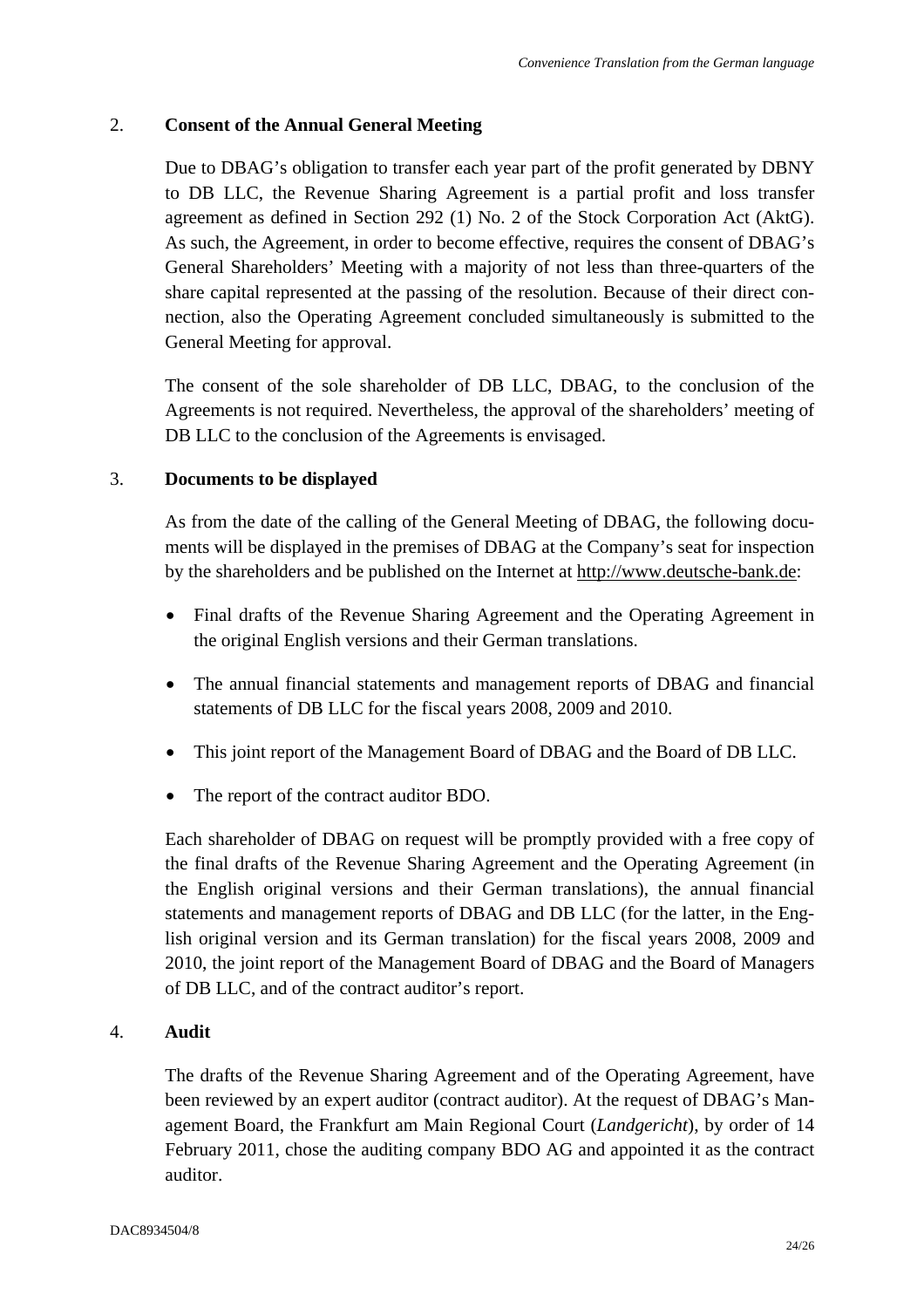The latter provided us with a final draft of the written report on the results of its review on March 29, 2011.

The report will be made available to the shareholders (see VII. 3 above).

## 5. **Application to the commercial register**

The Revenue Sharing Agreement, together with the Operating Agreement, being a Partial Profit and Loss Transfer Agreement, are to be entered in the commercial register in order to become effective. Therefore, if the General Shareholders' Meeting passes an approving resolution, the Management Board of DBAG will notify the commercial registry of the existence and nature of the agreement between business enterprises and of the name of the other party (DB LLC) for registration in the commercial register after conclusion of the agreements.

Frankfurt am Main, March 30, 2011

## **Deutsche Bank Aktiengesellschaft,**

**the Management Board** 

**\_\_**signed\_**\_\_\_\_\_\_\_\_\_\_\_\_\_\_\_\_\_\_\_\_\_\_\_\_\_\_\_\_\_\_ Dr. Josef Ackermann** 

**\_\_\_**signed**\_\_\_\_\_\_\_\_\_\_\_\_\_\_\_\_\_\_\_\_\_\_\_\_\_ Dr. Hugo Bänziger** 

**\_\_**signed\_**\_\_\_\_\_\_\_\_\_\_\_\_\_\_\_\_\_\_\_\_\_\_\_\_\_\_\_\_\_\_ Anshuman Jain** 

**\_\_\_**signed**\_\_\_\_\_\_\_\_\_\_\_\_\_\_\_\_\_\_\_\_\_\_\_\_\_ Jürgen Fitschen** 

**\_\_**signed**\_\_\_\_\_\_\_\_\_\_\_\_\_\_\_\_\_\_\_\_\_\_\_\_\_\_\_\_\_\_ Hermann-Josef Lamberti**  **\_\_\_**signed**\_\_\_\_\_\_\_\_\_\_\_\_\_\_\_\_\_\_\_\_\_\_\_\_\_** 

**Stefan Krause** 

 $\mathbf{signed}$ **Rainer Neske** 

DAC8934504/8